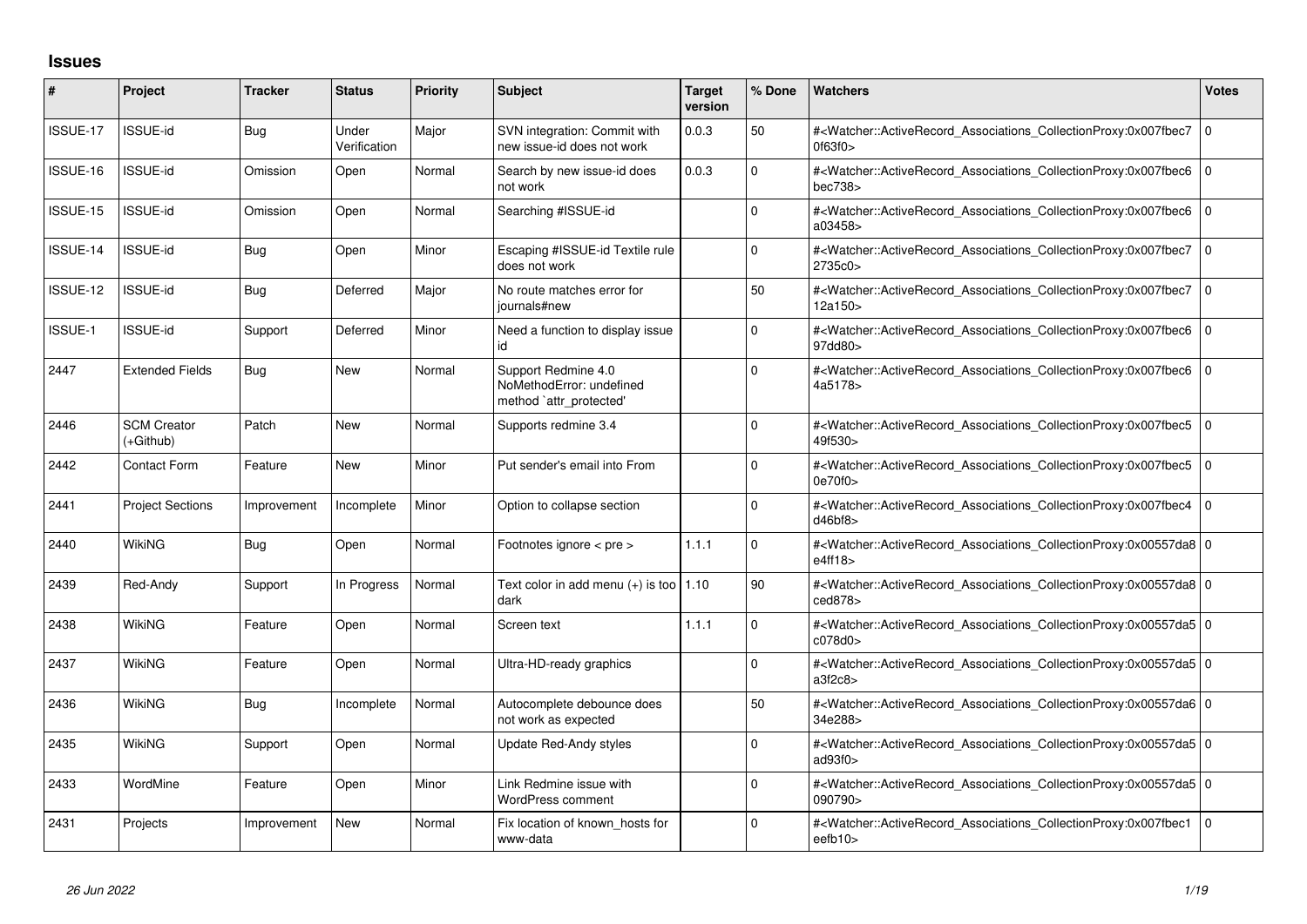| #    | Project                         | <b>Tracker</b> | <b>Status</b> | <b>Priority</b> | <b>Subject</b>                                                                              | <b>Target</b><br>version | % Done      | <b>Watchers</b>                                                                                                                                              | Votes          |
|------|---------------------------------|----------------|---------------|-----------------|---------------------------------------------------------------------------------------------|--------------------------|-------------|--------------------------------------------------------------------------------------------------------------------------------------------------------------|----------------|
| 2430 | CD-Index                        | Feature        | Open          | Normal          | (Non-)interactive mode for<br>cdindex                                                       |                          | $\Omega$    | # <watcher::activerecord_associations_collectionproxy:0x007fbec0<br>0a2bd0&gt;</watcher::activerecord_associations_collectionproxy:0x007fbec0<br>            | $\overline{0}$ |
| 2429 | CD-Index                        | Feature        | Incomplete    | Normal          | Flag for broken media                                                                       |                          | $\Omega$    | # <watcher::activerecord_associations_collectionproxy:0x007fbec0<br>960290&gt;</watcher::activerecord_associations_collectionproxy:0x007fbec0<br>            | $\overline{0}$ |
| 2427 | CD-Index                        | Feature        | Incomplete    | Normal          | Tags                                                                                        |                          | $\Omega$    | # <watcher::activerecord_associations_collectionproxy:0x007fbec1<br>4ef4a8&gt;</watcher::activerecord_associations_collectionproxy:0x007fbec1<br>            | l o            |
| 2426 | CD-Index                        | Feature        | Incomplete    | Normal          | Tool to modify data (cdmodify?)                                                             |                          | $\Omega$    | # <watcher::activerecord_associations_collectionproxy:0x007fbec0<br>d1cd20</watcher::activerecord_associations_collectionproxy:0x007fbec0<br>                | $\Omega$       |
| 2425 | CD-Index                        | Feature        | <b>New</b>    | Normal          | Content rating data for images<br>and videos                                                |                          | $\mathbf 0$ | # <watcher::activerecord_associations_collectionproxy:0x007fbec0<br>5bdc50<sub>&gt;</sub></watcher::activerecord_associations_collectionproxy:0x007fbec0<br> | $\overline{0}$ |
| 2424 | CD-Index                        | Feature        | New           | Normal          | Option to skip thumbnail(s)                                                                 |                          | $\Omega$    | # <watcher::activerecord associations="" collectionproxy:0x007fbec1<br="">ee2c08</watcher::activerecord>                                                     | $\overline{0}$ |
| 2423 | WikiNG                          | Feature        | Incomplete    | Normal          | markdown support?                                                                           |                          | $\Omega$    | # <watcher::activerecord associations="" collectionproxy:0x007fbec1<br="">3df5e0</watcher::activerecord>                                                     | $\overline{0}$ |
| 2422 | Subscription                    | <b>Bug</b>     | <b>New</b>    | Normal          | User is not removed from<br>project_subscribers table when<br>user is deleted from Redmine. |                          | $\Omega$    | # <watcher::activerecord_associations_collectionproxy:0x007fbec7f 0<br=""  ="">1c650</watcher::activerecord_associations_collectionproxy:0x007fbec7f>        |                |
| 2421 | <b>SCM Creator</b><br>(+Github) | Bug            | New           | Normal          | The access to Git is based on<br>projects identifier.                                       |                          | $\Omega$    | # <watcher::activerecord_associations_collectionproxy:0x007fbec0<br>318e00&gt;</watcher::activerecord_associations_collectionproxy:0x007fbec0<br>            | 0              |
| 2420 | <b>SCM Creator</b><br>(+Github) | <b>Bug</b>     | <b>New</b>    | Normal          | Creating a Github repository<br>fails                                                       |                          | $\Omega$    | # <watcher::activerecord_associations_collectionproxy:0x007fbec0<br>c76e98&gt;</watcher::activerecord_associations_collectionproxy:0x007fbec0<br>            | $\Omega$       |
| 2416 | Projects                        | Feature        | <b>New</b>    | Normal          | <b>Starred issues</b>                                                                       |                          | $\Omega$    | # <watcher::activerecord associations="" collectionproxy:0x007fbec0<br="">29e7b8&gt;</watcher::activerecord>                                                 | $\Omega$       |
| 2414 | Red-Andy                        | Feature        | Incomplete    | Minor           | Break long application.css into<br>sections?                                                |                          | $\Omega$    | # <watcher::activerecord associations="" collectionproxy:0x007fbec1<br="">853e00&gt;</watcher::activerecord>                                                 | 0              |
| 2413 | WikiNG                          | Feature        | Incomplete    | Minor           | Custom links syntax                                                                         |                          | 0           | # <watcher::activerecord_associations_collectionproxy:0x007fbec1<br>3d28e0&gt;</watcher::activerecord_associations_collectionproxy:0x007fbec1<br>            | $\overline{0}$ |
| 2407 | <b>Sidebar Content</b>          | Feature        | Open          | Normal          | Improve support of Wiki page<br>on sidebar                                                  | 0.2.0                    | $\Omega$    | # <watcher::activerecord associations="" collectionproxy:0x007fbec1<br="">377dc8&gt;</watcher::activerecord>                                                 | 0              |
| 2406 | Projects                        | Feature        | Open          | Minor           | List of forks for projects                                                                  |                          | $\Omega$    | # <watcher::activerecord associations="" collectionproxy:0x007fbec1<br="">ddaba8&gt;</watcher::activerecord>                                                 | $\overline{0}$ |
| 2405 | Sidebar Content                 | Feature        | Open          | Minor           | Edit link for Wiki pages                                                                    | 0.2.0                    | $\mathbf 0$ | # <watcher::activerecord_associations_collectionproxy:0x007fbec0<br>2da718&gt;</watcher::activerecord_associations_collectionproxy:0x007fbec0<br>            | $\mathbf 0$    |
| 2404 | RedPress                        | Bug            | Incomplete    | Normal          | Redmine now requires POST<br>for logout                                                     |                          | $\Omega$    | # <watcher::activerecord_associations_collectionproxy:0x007fbec1<br>32fb18&gt;</watcher::activerecord_associations_collectionproxy:0x007fbec1<br>            | $\overline{0}$ |
| 2401 | <b>Project Sections</b>         | Improvement    | Open          | Normal          | Section support for Extended<br>Fields                                                      |                          | $\Omega$    | # <watcher::activerecord associations="" collectionproxy:0x007fbec1<br="">cb75a0</watcher::activerecord>                                                     | $\overline{0}$ |
| 2400 | Projects                        | Support        | <b>New</b>    | Normal          | Redmine < 3.x clean up                                                                      |                          | $\Omega$    | # <watcher::activerecord_associations_collectionproxy:0x007fbec6<br>e07478&gt;</watcher::activerecord_associations_collectionproxy:0x007fbec6<br>            | 0              |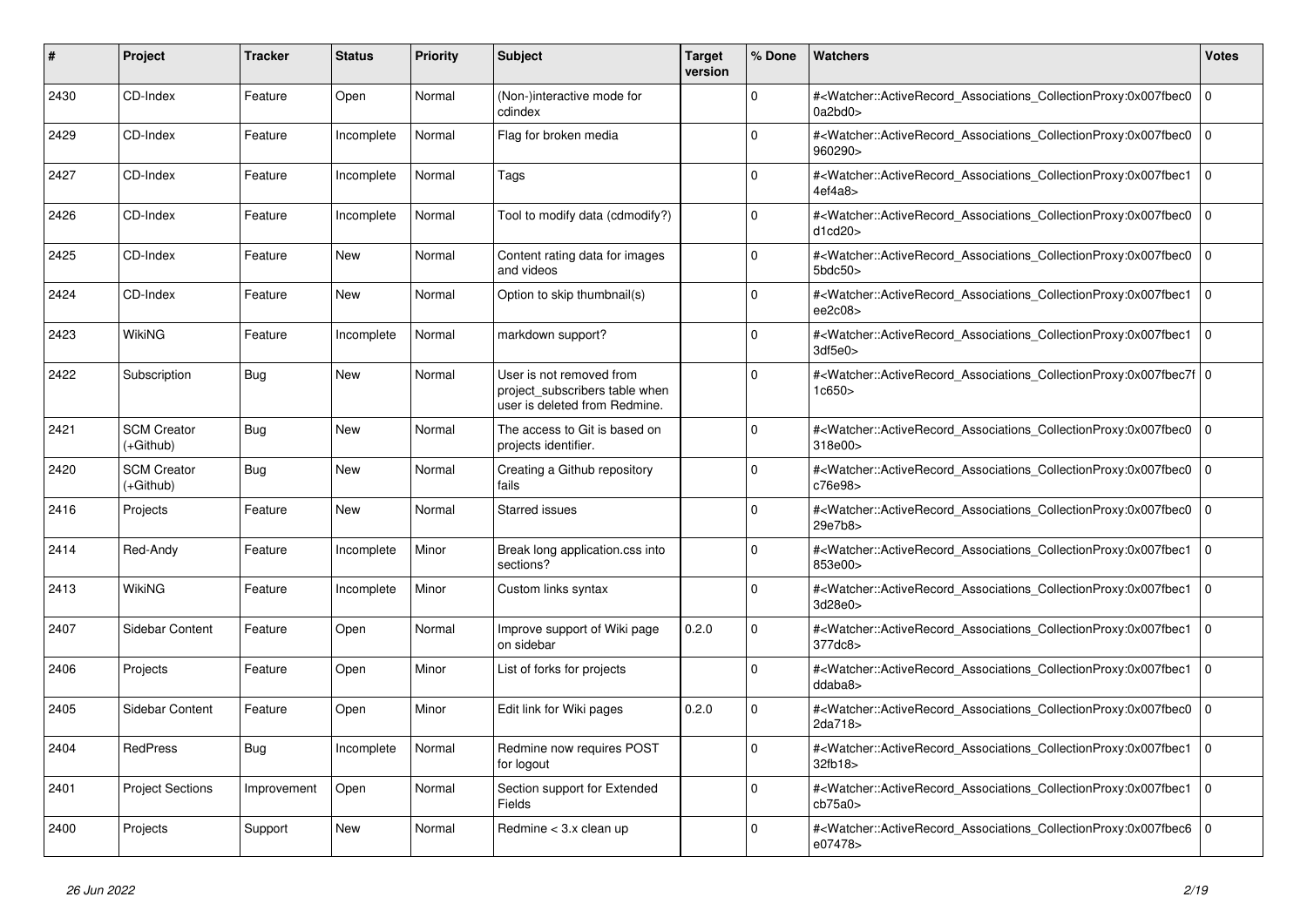| #    | <b>Project</b>                  | <b>Tracker</b> | <b>Status</b>         | <b>Priority</b> | <b>Subject</b>                                                            | <b>Target</b><br>version | % Done      | <b>Watchers</b>                                                                                                                                                         | Votes          |
|------|---------------------------------|----------------|-----------------------|-----------------|---------------------------------------------------------------------------|--------------------------|-------------|-------------------------------------------------------------------------------------------------------------------------------------------------------------------------|----------------|
| 2399 | Projects                        | Support        | New                   | Normal          | ChiliProject cleanup                                                      |                          | $\Omega$    | # <watcher::activerecord_associations_collectionproxy:0x007fbec7<br>336430&gt;</watcher::activerecord_associations_collectionproxy:0x007fbec7<br>                       | $\overline{0}$ |
| 2392 | WikiNG                          | Feature        | Incomplete            | Normal          | Hierarcial Numbered headers                                               |                          | $\Omega$    | # <watcher::activerecord associations="" collectionproxy:0x007fbec6<br="">d4b5e8</watcher::activerecord>                                                                | $\overline{0}$ |
| 2391 | <b>Contact Form</b>             | Support        | In Progress           | Normal          | Redmine 3.1 support?                                                      | 0.1.2                    | 50          | # <watcher::activerecord associations="" collectionproxy:0x007fbec6<br="">3f d6d0</watcher::activerecord>                                                               | 0              |
| 2389 | <b>SCM Creator</b><br>(+Github) | Feature        | New                   | Normal          | Reporter, non members and<br>anonymous have too much<br>access by default |                          | $\Omega$    | # <watcher::activerecord_associations_collectionproxy:0x007fbec5<br>16ab80&gt;</watcher::activerecord_associations_collectionproxy:0x007fbec5<br>                       | 0              |
| 2384 | Hooks Manager                   | Bug            | In Progress           | Normal          | Redmine v3?                                                               | 1.0.2                    | 50          | # <watcher::activerecord 0<br="" associations="" collectionproxy:0x00557da8=""  ="">dc55e8&gt;</watcher::activerecord>                                                  |                |
| 2383 | <b>Extended Fields</b>          | Feature        | Open                  | Normal          | Multiselect for Project fields                                            |                          | $\mathbf 0$ | # <watcher::activerecord_associations_collectionproxy:0x00557da5 0<br=""  ="">bb22e0</watcher::activerecord_associations_collectionproxy:0x00557da5>                    |                |
| 2378 | <b>Project Alias</b>            | <b>Bug</b>     | In Progress           | Major           | Compatibility to Redmine 3.0.1                                            | 0.1.1                    | 100         | # <watcher::activerecord_associations_collectionproxy:0x00557da6 0<br=""  ="">1<sub>bd6f8</sub></watcher::activerecord_associations_collectionproxy:0x00557da6>         |                |
| 2377 | WikiNG                          | Support        | <b>New</b>            | Normal          | Custom macros work, but icon<br>macros do not                             |                          | $\Omega$    | # <watcher::activerecord_associations_collectionproxy:0x00557da4 0<br=""  ="">b7c920&gt;</watcher::activerecord_associations_collectionproxy:0x00557da4>                |                |
| 2374 | <b>Extended Fields</b>          | Feature        | Open                  | Normal          | Project Selection from a specific<br>branch of the project tree           |                          | $\Omega$    | # <watcher::activerecord 0<br="" associations="" collectionproxy:0x00557da5=""  ="">atb108</watcher::activerecord>                                                      |                |
| 2373 | Red-Andy                        | Feature        | Open                  | Normal          | Replacement for Georgia?                                                  |                          | $\Omega$    | # <watcher::activerecord_associations_collectionproxy:0x00557da5 0<br=""  ="">a71840&gt;</watcher::activerecord_associations_collectionproxy:0x00557da5>                |                |
| 2372 | Meta                            | Feature        | Open                  | Normal          | Microdata for breadcrumbs                                                 |                          | $\Omega$    | # <watcher::activerecord 0<br="" associations="" collectionproxy:0x00557da8=""  ="">d36078&gt;</watcher::activerecord>                                                  |                |
| 2371 | Meta                            | Feature        | Open                  | Normal          | Rich snippets for Wiki                                                    |                          | $\mathbf 0$ | # <watcher::activerecord associations="" collectionproxy:0x007fbec4<br="">e3bdb0&gt;</watcher::activerecord>                                                            | 0              |
| 2370 | Meta                            | Feature        | Open                  | Normal          | Rich snippets for news                                                    |                          | $\Omega$    | # <watcher::activerecord_associations_collectionproxy:0x007fbec5<br>478de0&gt;</watcher::activerecord_associations_collectionproxy:0x007fbec5<br>                       | $\Omega$       |
| 2369 | Meta                            | Feature        | Open                  | Normal          | Rich snippets for software apps                                           |                          | $\Omega$    | # <watcher::activerecord associations="" collectionproxy:0x007fbec6<br="">7dabe0&gt;</watcher::activerecord>                                                            | $\overline{0}$ |
| 2368 | RedWord                         | Bug            | Open                  | Minor           | Next and prev links for<br>multi-page articles                            |                          | $\mathbf 0$ | # <watcher::activerecord associations="" collectionproxy:0x007fbec7<br="">13e880&gt;</watcher::activerecord>                                                            | 0              |
| 2365 | <b>Extended Fields</b>          | Feature        | In Progress           | Normal          | Adding Redmine 3.0 support                                                | 0.2.4                    | 50          | # <watcher::activerecord_associations_collectionproxy:0x007fbec6<br>d8e2d0</watcher::activerecord_associations_collectionproxy:0x007fbec6<br>                           | $\Omega$       |
| 2363 | <b>Sidebar Content</b>          | Patch          | Under<br>Verification | Normal          | Sidebar Redmine 3.0.0                                                     | 0.2.0                    | $\Omega$    | # <watcher::activerecord associations="" collectionproxy:0x007fbec7<br="">0e1e50&gt;</watcher::activerecord>                                                            | $\Omega$       |
| 2362 | OpenID Fix                      | <b>Bug</b>     | Incomplete            | Major           | Redmine 3 Compatibilty                                                    |                          | $\mathbf 0$ | # <watcher::activerecord_associations_collectionproxy:0x007fbec1<br>4a1780&gt;</watcher::activerecord_associations_collectionproxy:0x007fbec1<br>                       | 0              |
| 2359 | <b>Extended Fields</b>          | <b>Bug</b>     | In Progress           | Normal          | Extended fields plugin breaks<br>PDF export                               | 0.2.4                    | 90          | # <watcher::activerecord_associations_collectionproxy:0x007fbec2<br><math>0</math>bdbe<math>0</math></watcher::activerecord_associations_collectionproxy:0x007fbec2<br> | $\overline{0}$ |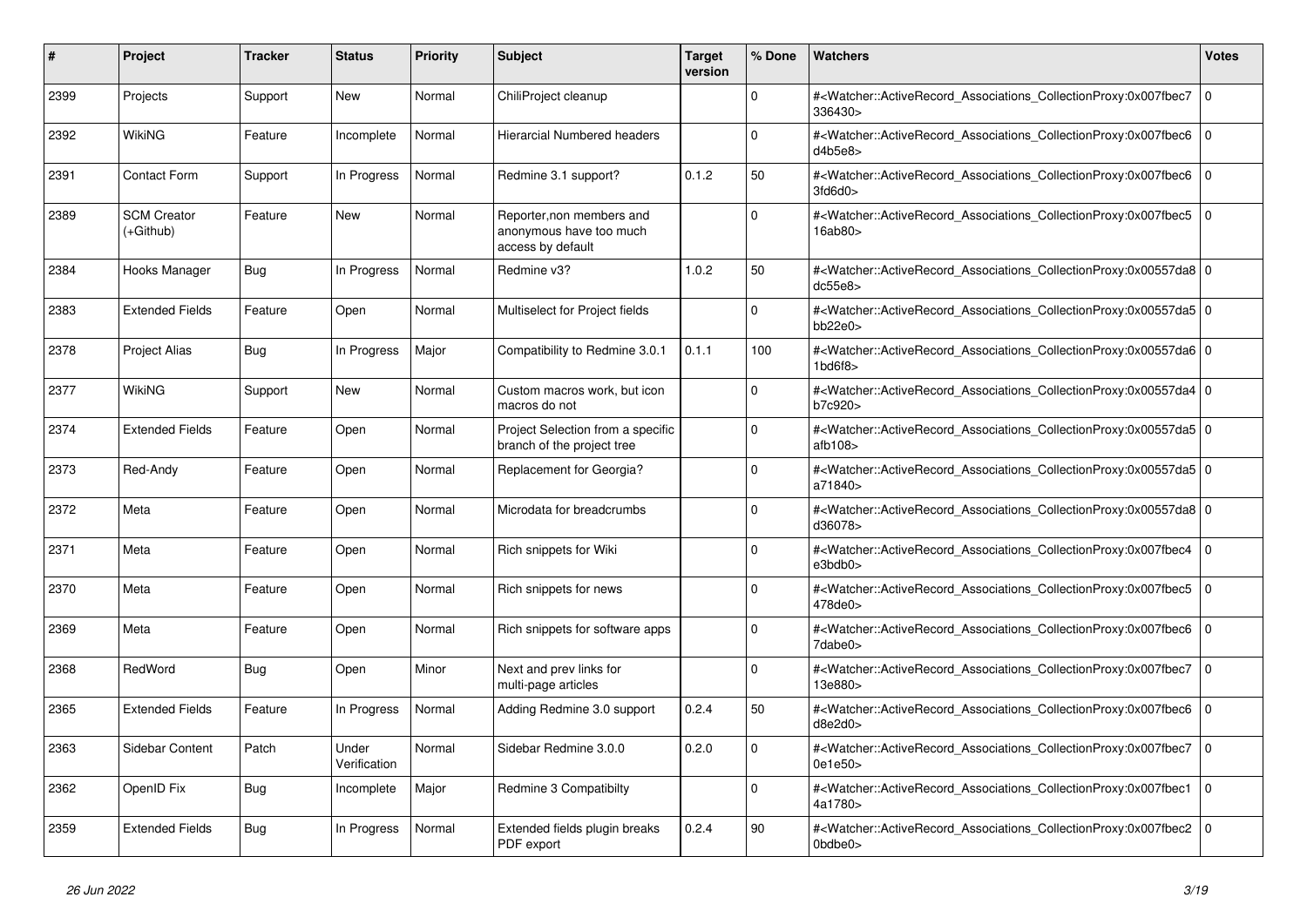| #    | Project                           | <b>Tracker</b> | <b>Status</b>         | <b>Priority</b> | <b>Subject</b>                                                                | <b>Target</b><br>version | % Done      | <b>Watchers</b>                                                                                                                                           | <b>Votes</b>   |
|------|-----------------------------------|----------------|-----------------------|-----------------|-------------------------------------------------------------------------------|--------------------------|-------------|-----------------------------------------------------------------------------------------------------------------------------------------------------------|----------------|
| 2356 | <b>SCM Creator</b><br>(+Github)   | <b>Bug</b>     | New                   | Normal          | Repositories not removed from<br>file system                                  |                          | 0           | # <watcher::activerecord_associations_collectionproxy:0x007fbec1<br>8b1118&gt;</watcher::activerecord_associations_collectionproxy:0x007fbec1<br>         | l O            |
| 2350 | <b>Extended Fields</b>            | <b>Bug</b>     | Under<br>Verification | Normal          | Extended Field Values that are<br>nil produce an error                        | 0.2.4                    | $\Omega$    | # <watcher::activerecord_associations_collectionproxy:0x007fbec1f 0<br=""  ="">8ecb0&gt;</watcher::activerecord_associations_collectionproxy:0x007fbec1f> |                |
| 2349 | <b>Extended Fields</b>            | <b>Bug</b>     | Open                  | Critical        | Redmine Bulk edit doesn't work<br>when extended_field plugin is<br>installed  | 0.2.4                    | $\Omega$    | # <watcher::activerecord_associations_collectionproxy:0x007fbec0 0<br="">4569c0&gt;</watcher::activerecord_associations_collectionproxy:0x007fbec0>       |                |
| 2348 | <b>Extended Fields</b>            | <b>Bug</b>     | Open                  | Normal          | Buggy implementation at<br>list.html.erb                                      | 0.2.4                    | $\Omega$    | # <watcher::activerecord_associations_collectionproxy:0x007fbec0 0<br="">093b08&gt;</watcher::activerecord_associations_collectionproxy:0x007fbec0>       |                |
| 2346 | <b>Project Sections</b>           | <b>Bug</b>     | Incomplete            | Normal          | Project list shifts when there are<br>more text in sidebar                    |                          | $\Omega$    | # <watcher::activerecord_associations_collectionproxy:0x007fbec0<br>837cb0&gt;</watcher::activerecord_associations_collectionproxy:0x007fbec0<br>         | 0              |
| 2344 | <b>Extended Fields</b>            | Support        | Open                  | Normal          | Installation failure: uninitialized<br>constant ExtendedFieldsHelper          |                          | 10          | # <watcher::activerecord_associations_collectionproxy:0x007fbec0<br>07c200&gt;</watcher::activerecord_associations_collectionproxy:0x007fbec0<br>         | 0              |
| 2343 | <b>SCM Creator</b><br>(+Github)   | <b>Bug</b>     | Open                  | Major           | Internal error when creating<br>projects having a List format<br>custom field | 0.5.1                    | $\Omega$    | # <watcher::activerecord_associations_collectionproxy:0x007fbec1<br>c0a198</watcher::activerecord_associations_collectionproxy:0x007fbec1<br>             | l O            |
| 2341 | <b>Project Alias</b>              | Patch          | Under<br>Verification | Normal          | Underscore support for<br>Redmine                                             | 0.1.1                    | 0           | # <watcher::activerecord_associations_collectionproxy:0x007fbec0<br>1167d8&gt;</watcher::activerecord_associations_collectionproxy:0x007fbec0<br>         | 0              |
| 2334 | <b>SCM Creator</b><br>$(+Github)$ | <b>Bug</b>     | Open                  | Normal          | Github API does not load                                                      | 0.5.1                    | $\mathbf 0$ | # <watcher::activerecord_associations_collectionproxy:0x007fbec7<br>4d3108&gt;</watcher::activerecord_associations_collectionproxy:0x007fbec7<br>         | 0              |
| 2329 | <b>WikiNG</b>                     | <b>Bug</b>     | Under<br>Verification | Major           | Mentions visibility                                                           |                          | 50          | # <watcher::activerecord_associations_collectionproxy:0x007fbec0<br>830550&gt;</watcher::activerecord_associations_collectionproxy:0x007fbec0<br>         | l 0            |
| 2328 | <b>Extended Fields</b>            | Patch          | Under<br>Verification | Normal          | Make the Project type custom<br>fields sortable in issue lists                | 0.2.4                    | $\Omega$    | # <watcher::activerecord_associations_collectionproxy:0x007fbec1<br>6222a8&gt;</watcher::activerecord_associations_collectionproxy:0x007fbec1<br>         | 0              |
| 2327 | <b>Project Settings</b>           | <b>Bug</b>     | New                   | Normal          | visual styles of sections are not<br>applied                                  |                          | $\Omega$    | # <watcher::activerecord_associations_collectionproxy:0x007fbec1<br>8c07f8&gt;</watcher::activerecord_associations_collectionproxy:0x007fbec1<br>         | l O            |
| 2326 | <b>SCM Creator</b><br>$(+Github)$ | <b>Bug</b>     | Open                  | Normal          | redmine_scm is incompatible<br>with redmine_git_hosting now?                  | 0.5.1                    | $\mathbf 0$ | # <watcher::activerecord_associations_collectionproxy:0x007fbec0<br>e36f80&gt;</watcher::activerecord_associations_collectionproxy:0x007fbec0<br>         | 0              |
| 2325 | <b>SCM Creator</b><br>(+Github)   | <b>Bug</b>     | Incomplete            | Normal          | Cannot add existing github repo                                               |                          | $\mathbf 0$ | # <watcher::activerecord_associations_collectionproxy:0x007fbec7f 0<br=""  ="">09fa0&gt;</watcher::activerecord_associations_collectionproxy:0x007fbec7f> |                |
| 2324 | Contact Form                      | <b>Bug</b>     | New                   | Normal          | Submitter information missing<br>on email.                                    |                          | $\Omega$    | # <watcher::activerecord_associations_collectionproxy:0x007fbec1<br>eb4d30&gt;</watcher::activerecord_associations_collectionproxy:0x007fbec1<br>         | $\overline{0}$ |
| 2323 | <b>Contact Form</b>               | <b>Bug</b>     | New                   | Normal          | non-english characters on Full<br>name                                        |                          | $\Omega$    | # <watcher::activerecord_associations_collectionproxy:0x007fbec0 0<br="">475de8&gt;</watcher::activerecord_associations_collectionproxy:0x007fbec0>       |                |
| 2322 | WikiNG                            | Bug            | Deferred              | Normal          | Viewing user pages does not<br>work after rename                              |                          | $\mathbf 0$ | # <watcher::activerecord_associations_collectionproxy:0x007fbec7 0<br=""  ="">6b8ab8</watcher::activerecord_associations_collectionproxy:0x007fbec7>      |                |
| 2321 | RedPress                          | <b>Bug</b>     | Open                  | Normal          | Users are still able to register in<br>WordPress                              |                          | $\mathbf 0$ | # <watcher::activerecord_associations_collectionproxy:0x007fbec0 0<br="">4b03a8</watcher::activerecord_associations_collectionproxy:0x007fbec0>           |                |
| 2320 | <b>Extended Fields</b>            | <b>Bug</b>     | Under<br>Verification | Normal          | Internal error when opening<br>issues tab                                     | 0.2.4                    | $\mathbf 0$ | # <watcher::activerecord_associations_collectionproxy:0x007fbec0 0<br=""  ="">35f6e8&gt;</watcher::activerecord_associations_collectionproxy:0x007fbec0>  |                |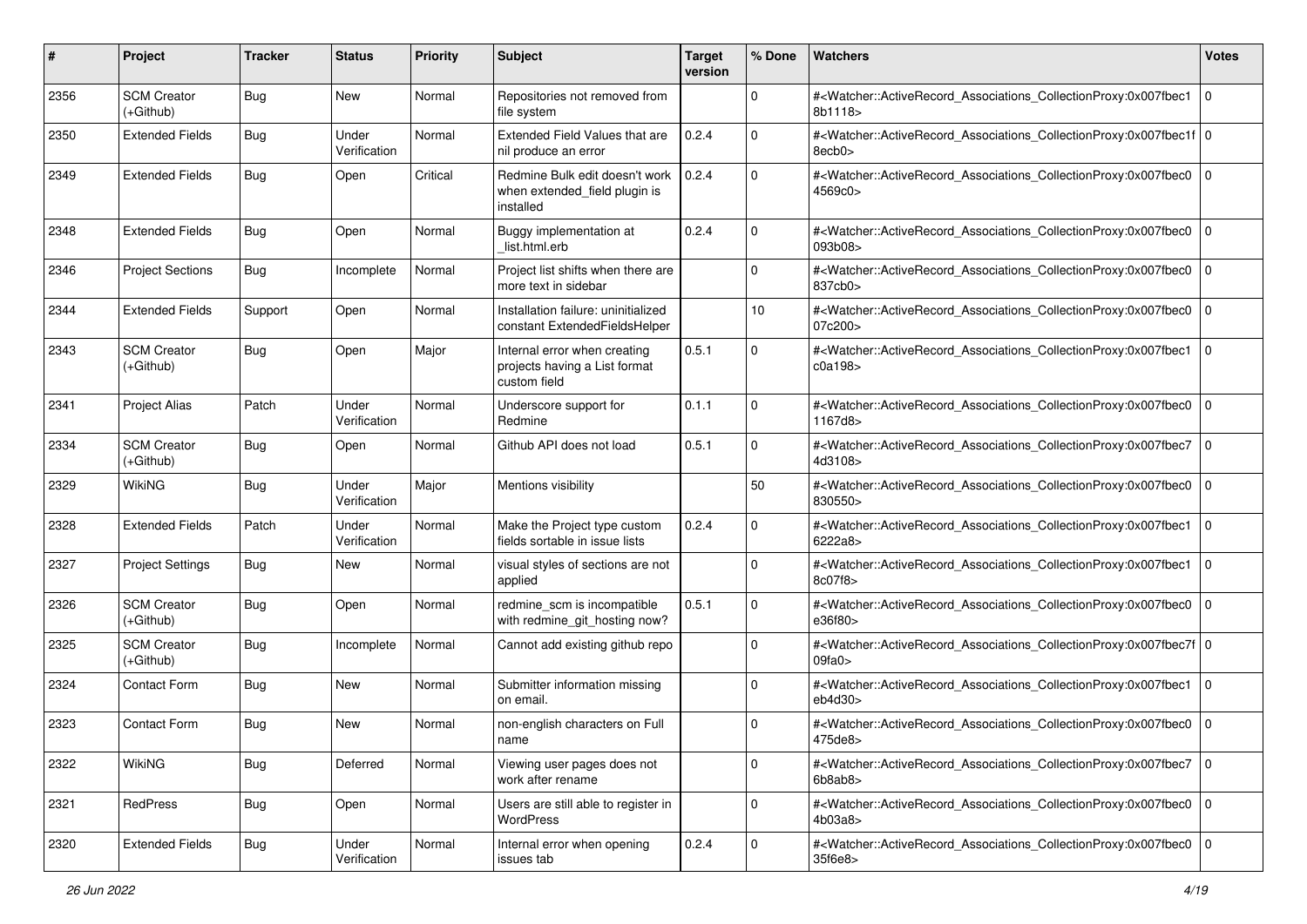| #    | Project                           | Tracker     | <b>Status</b>         | <b>Priority</b> | <b>Subject</b>                                             | <b>Target</b><br>version | % Done      | <b>Watchers</b>                                                                                                                                              | <b>Votes</b>   |
|------|-----------------------------------|-------------|-----------------------|-----------------|------------------------------------------------------------|--------------------------|-------------|--------------------------------------------------------------------------------------------------------------------------------------------------------------|----------------|
| 2319 | <b>Extended Fields</b>            | Bug         | Open                  | Normal          | Incompatible with<br>rt custom field?                      | 0.2.4                    | $\Omega$    | # <watcher::activerecord associations="" collectionproxy:0x007fbec0<br="">173a50&gt;</watcher::activerecord>                                                 | $\Omega$       |
| 2318 | <b>Extended Fields</b>            | Bug         | In Progress           | Normal          | Issues as pdf                                              | 0.2.4                    | 90          | # <watcher::activerecord associations="" collectionproxy:0x007fbec0<br="">4f1100&gt;</watcher::activerecord>                                                 | l O            |
| 2317 | Hooks Manager                     | Support     | <b>New</b>            | Normal          | Change Assignee on custom<br>field selection               |                          | $\Omega$    | # <watcher::activerecord_associations_collectionproxy:0x007fbec0<br>1dead0&gt;</watcher::activerecord_associations_collectionproxy:0x007fbec0<br>            | $\Omega$       |
| 2316 | Hooks Manager                     | Translation | New                   | Normal          | French translation                                         |                          | $\Omega$    | # <watcher::activerecord associations="" collectionproxy:0x007fbec1<br="">8e2e98&gt;</watcher::activerecord>                                                 | l o            |
| 2315 | <b>Project Sections</b>           | Feature     | Incomplete            | Normal          | Allow Projects to Appear in<br><b>Multiple Sections</b>    |                          | $\Omega$    | # <watcher::activerecord_associations_collectionproxy:0x007fbec1<br>bec8f0<sub>&gt;</sub></watcher::activerecord_associations_collectionproxy:0x007fbec1<br> | $\Omega$       |
| 2313 | Download Button                   | Bug         | Open                  | Normal          | Emails include the Download<br>"button" with relative link |                          | $\Omega$    | # <watcher::activerecord_associations_collectionproxy:0x007fbec0<br>e9ce70&gt;</watcher::activerecord_associations_collectionproxy:0x007fbec0<br>            | $\overline{0}$ |
| 2312 | <b>Like Button</b>                | Translation | New                   | Normal          | Add Korean translation file                                |                          | $\Omega$    | # <watcher::activerecord associations="" collectionproxy:0x007fbec1<br="">a66e90&gt;</watcher::activerecord>                                                 | $\Omega$       |
| 2310 | Sidebar Content                   | Translation | New                   | Normal          | Change Korean translation file<br>comment                  |                          | $\Omega$    | # <watcher::activerecord associations="" collectionproxy:0x007fbec1<br="">0d04d0&gt;</watcher::activerecord>                                                 | $\overline{0}$ |
| 2309 | Meta                              | Translation | <b>New</b>            | Normal          | Update korean translation to<br>0.2.3                      |                          | $\Omega$    | # <watcher::activerecord_associations_collectionproxy:0x007fbec0<br>2c8ae0&gt;</watcher::activerecord_associations_collectionproxy:0x007fbec0<br>            | $\Omega$       |
| 2308 | <b>Extended Fields</b>            | Translation | New                   | Normal          | Add Korean translation file<br>comment                     | 0.2.4                    | $\Omega$    | # <watcher::activerecord associations="" collectionproxy:0x007fbec0<br="">47c260&gt;</watcher::activerecord>                                                 | $\overline{0}$ |
| 2307 | Download Button                   | Translation | Under<br>Verification | Normal          | Change Korean translation file<br>comment                  | 0.1.1                    | $\Omega$    | # <watcher::activerecord_associations_collectionproxy:0x007fbec0<br>067940&gt;</watcher::activerecord_associations_collectionproxy:0x007fbec0<br>            | $\overline{0}$ |
| 2305 | <b>Author Box</b>                 | Translation | <b>New</b>            | Normal          | Change Korean translation file<br>comment                  |                          | $\Omega$    | # <watcher::activerecord_associations_collectionproxy:0x007fbec0 0<br="">9bde18</watcher::activerecord_associations_collectionproxy:0x007fbec0>              |                |
| 2304 | Meta                              | Support     | Open                  | Normal          | Ask Redmine guys to add hooks<br>to the core               |                          | $\mathbf 0$ | # <watcher::activerecord associations="" collectionproxy:0x007fbec0<br="">e11c80&gt;</watcher::activerecord>                                                 | $\overline{0}$ |
| 2303 | Meta                              | Feature     | Open                  | Normal          | Improve internal API                                       |                          | $\Omega$    | # <watcher::activerecord_associations_collectionproxy:0x007fbec0<br>c30b28&gt;</watcher::activerecord_associations_collectionproxy:0x007fbec0<br>            | $\overline{0}$ |
| 2298 | RedWord                           | Support     | In Progress           | Normal          | Theme review by WordPress<br>reviewers                     |                          | 10          | # <watcher::activerecord associations="" collectionproxy:0x007fbec1<br="">44d108&gt;</watcher::activerecord>                                                 | $\overline{0}$ |
| 2295 | Hooks Manager                     | <b>Bug</b>  | Reopened              | Normal          | view_layouts_base_html_head<br>hook not working            |                          | 90          | # <watcher::activerecord_associations_collectionproxy:0x007fbec7f 0<br=""  ="">744b8&gt;</watcher::activerecord_associations_collectionproxy:0x007fbec7f>    |                |
| 2293 | WikiNG                            | Enhancement | Open                  | Minor           | Extended user column                                       |                          | $\Omega$    | # <watcher::activerecord_associations_collectionproxy:0x007fbec1<br>dba9e8</watcher::activerecord_associations_collectionproxy:0x007fbec1<br>                | l 0            |
| 2291 | <b>SCM Creator</b><br>(+Github)   | Feature     | Open                  | Normal          | Creator interface needs to be<br>simplified                |                          | $\mathbf 0$ | # <watcher::activerecord associations="" collectionproxy:0x007fbec1<br="">0e0790&gt;</watcher::activerecord>                                                 | $\overline{0}$ |
| 2290 | <b>SCM Creator</b><br>$(+Github)$ | Patch       | Under<br>Verification | Normal          | Various improvements to plugin                             | 0.5.1                    | 70          | # <watcher::activerecord_associations_collectionproxy:0x007fbec0<br>9e12c8&gt;</watcher::activerecord_associations_collectionproxy:0x007fbec0<br>            | $\overline{0}$ |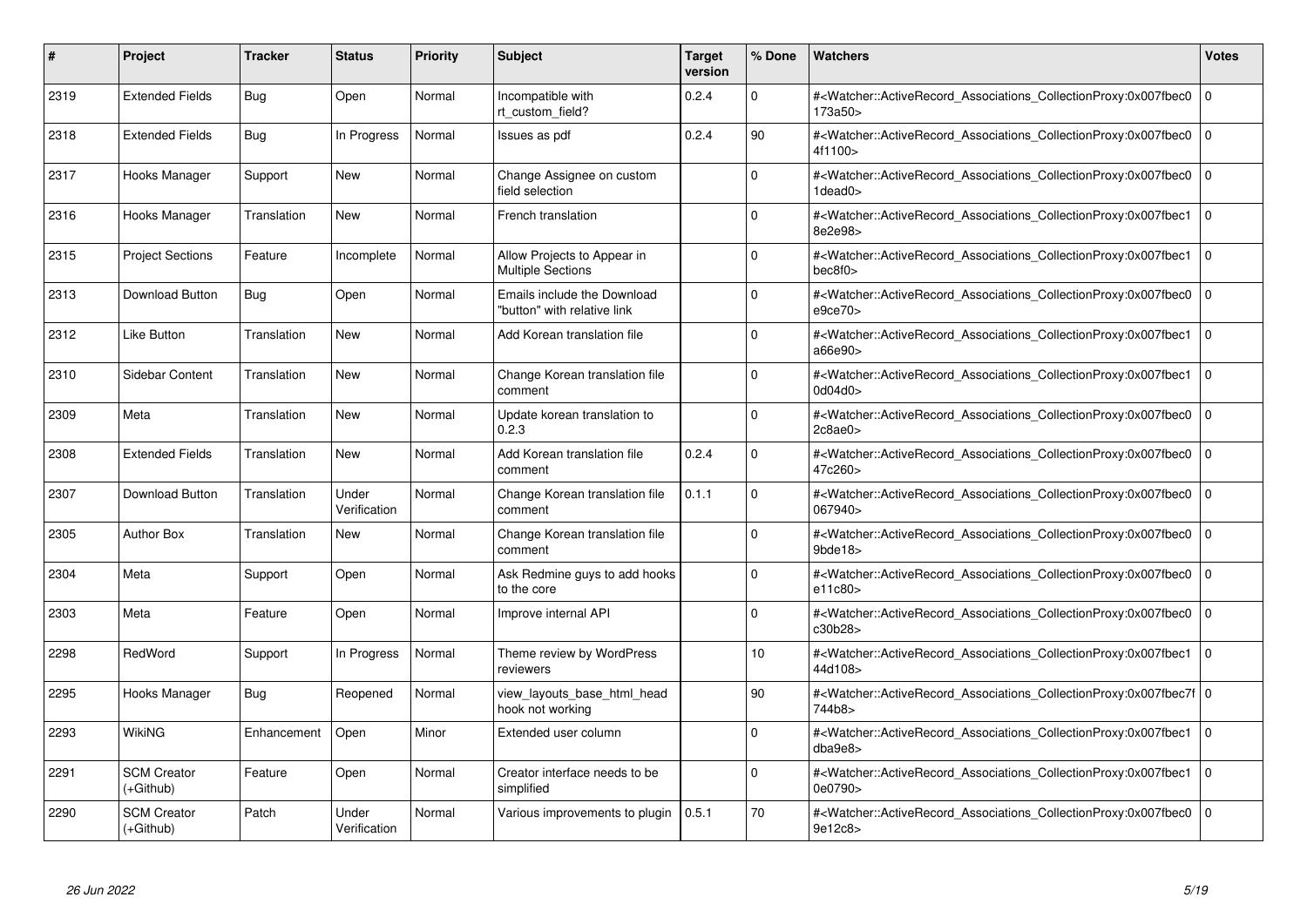| #    | Project                         | <b>Tracker</b> | <b>Status</b> | <b>Priority</b> | <b>Subject</b>                                               | <b>Target</b><br>version | % Done       | <b>Watchers</b>                                                                                                                                           | <b>Votes</b> |
|------|---------------------------------|----------------|---------------|-----------------|--------------------------------------------------------------|--------------------------|--------------|-----------------------------------------------------------------------------------------------------------------------------------------------------------|--------------|
| 2289 | <b>RedPress</b>                 | Bug            | <b>New</b>    | Normal          | Hide moved news from the<br>project overview page            |                          | $\Omega$     | # <watcher::activerecord_associations_collectionproxy:0x007fbec0f 0<br=""  ="">77598&gt;</watcher::activerecord_associations_collectionproxy:0x007fbec0f> |              |
| 2287 | <b>SCM Creator</b><br>(+Github) | Feature        | Incomplete    | Normal          | Allow to customize naming<br>policy for repositories         |                          | $\Omega$     | # <watcher::activerecord associations="" collectionproxy:0x007fbec0<br="">775570&gt;</watcher::activerecord>                                              | $\Omega$     |
| 2286 | <b>SCM Creator</b><br>(+Github) | Feature        | Incomplete    | Normal          | Add configuration option for<br>default encoding             |                          | $\Omega$     | # <watcher::activerecord_associations_collectionproxy:0x007fbec1 0<br="">bb8500&gt;</watcher::activerecord_associations_collectionproxy:0x007fbec1>       |              |
| 2285 | WordMine                        | Support        | In Progress   | Normal          | Can't get this to work                                       |                          | $\Omega$     | # <watcher::activerecord_associations_collectionproxy:0x007fbec1<br>a4c630&gt;</watcher::activerecord_associations_collectionproxy:0x007fbec1<br>         | $\mathbf 0$  |
| 2278 | <b>SCM Creator</b><br>(+Github) | Patch          | Deferred      | Normal          | Disable "Save repository" button<br>on new repositories      |                          | $\Omega$     | # <watcher::activerecord associations="" collectionproxy:0x007fbec1<br="">325c58&gt;</watcher::activerecord>                                              | $\Omega$     |
| 2276 | Language Mix                    | Feature        | Incomplete    | Normal          | Group posts / show only the<br>primary article               |                          | $\Omega$     | # <watcher::activerecord_associations_collectionproxy:0x007fbec1f 0<br=""  ="">5c4e0</watcher::activerecord_associations_collectionproxy:0x007fbec1f>     |              |
| 2273 | Hooks Manager                   | Support        | In Progress   | Normal          | Hook is invalid                                              |                          | $\Omega$     | # <watcher::activerecord_associations_collectionproxy:0x007fbec0<br>91f830&gt;</watcher::activerecord_associations_collectionproxy:0x007fbec0<br>         | $\mathbf 0$  |
| 2271 | Meta                            | Feature        | Open          | Normal          | Default image for<br>OpenGraph/Twitter Cards                 |                          | $\mathbf 0$  | # <watcher::activerecord_associations_collectionproxy:0x007fbec0<br>65ade8&gt;</watcher::activerecord_associations_collectionproxy:0x007fbec0<br>         | $\mathbf 0$  |
| 2266 | Hooks Manager                   | Translation    | Incomplete    | Normal          | Spanish translation                                          |                          | 20           | # <watcher::activerecord_associations_collectionproxy:0x007fbec0 0<br="">e25b90&gt;</watcher::activerecord_associations_collectionproxy:0x007fbec0>       |              |
| 2261 | <b>Extended Fields</b>          | Bug            | Incomplete    | Normal          | issues PDF view and<br>descriptions                          | 0.2.4                    | $\mathbf{0}$ | # <watcher::activerecord associations="" collectionproxy:0x007fbec0<br="">88c918&gt;</watcher::activerecord>                                              | $\mathbf 0$  |
| 2260 | <b>Contact Form</b>             | <b>Bug</b>     | Incomplete    | Normal          | Conflicting with<br>redmine ckeditor plugin using<br>preview |                          | $\mathbf 0$  | # <watcher::activerecord_associations_collectionproxy:0x007fbec0<br>21e158&gt;</watcher::activerecord_associations_collectionproxy:0x007fbec0<br>         | $\mathbf 0$  |
| 2259 | <b>Contact Form</b>             | Feature        | Incomplete    | Normal          | Sender name in a message                                     |                          | $\Omega$     | # <watcher::activerecord_associations_collectionproxy:0x007fbec1 0<br=""  ="">b184b0&gt;</watcher::activerecord_associations_collectionproxy:0x007fbec1>  |              |
| 2257 | Download Button                 | Patch          | New           | Normal          | Support for multiple downloads                               |                          | $\Omega$     | # <watcher::activerecord associations="" collectionproxy:0x007fbec0<br="">2b1548&gt;</watcher::activerecord>                                              | $\mathbf 0$  |
| 2250 | <b>WikiNG</b>                   | Support        | Open          | Normal          | Textilizable fix in Redmine                                  |                          | $\Omega$     | # <watcher::activerecord associations="" collectionproxy:0x007fbec7<br="">dd8ed8&gt;</watcher::activerecord>                                              | $\mathbf 0$  |
| 2248 | <b>RedPress</b>                 | Feature        | Open          | Normal          | Latest blog posts in Redmine                                 |                          | $\Omega$     | # <watcher::activerecord_associations_collectionproxy:0x007fbec0  <br="">7fb378&gt;</watcher::activerecord_associations_collectionproxy:0x007fbec0>       | $\mathbf 0$  |
| 2247 | <b>RedPress</b>                 | Improvement    | Open          | Normal          | Redirect back after logout                                   |                          | $\Omega$     | # <watcher::activerecord associations="" collectionproxy:0x007fbec1<br="">87c788&gt;</watcher::activerecord>                                              | $\mathbf 0$  |
| 2246 | <b>RedPress</b>                 | Feature        | Open          | Normal          | Wiki syntax for blog posts                                   |                          | $\Omega$     | # <watcher::activerecord_associations_collectionproxy:0x007fbec0<br>2c4710&gt;</watcher::activerecord_associations_collectionproxy:0x007fbec0<br>         | $\mathbf 0$  |
| 2245 | RedWord                         | Improvement    | Open          | Normal          | Hellip in project titles                                     |                          | $\Omega$     | # <watcher::activerecord 0<br="" associations="" collectionproxy:0x007fbec1f=""  ="">b13f0</watcher::activerecord>                                        |              |
| 2244 | WordMine                        | Improvement    | Incomplete    | Normal          | Import the project on blog index<br>open                     |                          | $\Omega$     | # <watcher::activerecord_associations_collectionproxy:0x007fbec7<br>d3b110&gt;</watcher::activerecord_associations_collectionproxy:0x007fbec7<br>         | $\mathbf 0$  |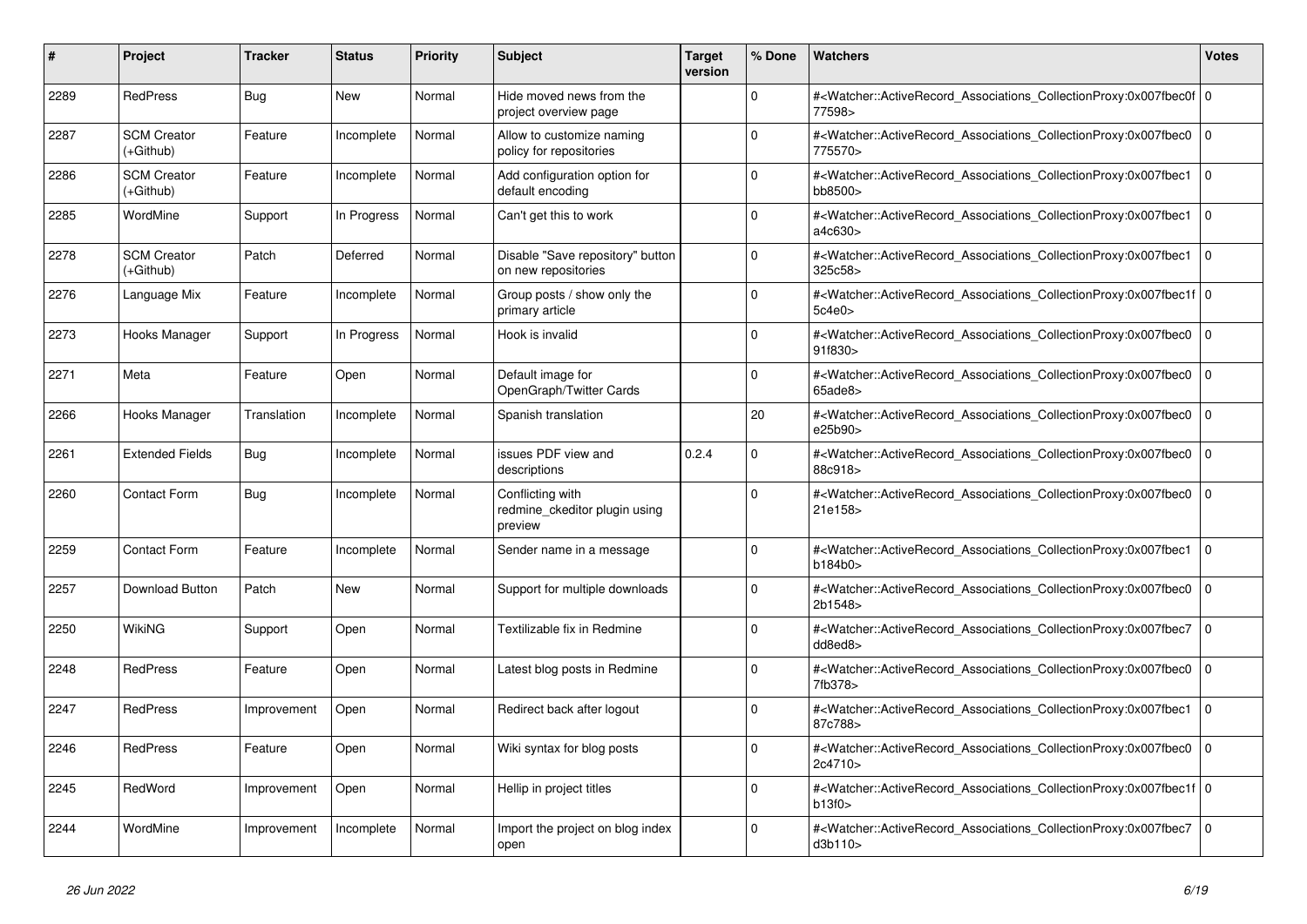| #    | <b>Project</b>                  | <b>Tracker</b> | <b>Status</b> | <b>Priority</b> | <b>Subject</b>                                                   | <b>Target</b><br>version | % Done      | Watchers                                                                                                                                                  | <b>Votes</b>   |
|------|---------------------------------|----------------|---------------|-----------------|------------------------------------------------------------------|--------------------------|-------------|-----------------------------------------------------------------------------------------------------------------------------------------------------------|----------------|
| 2243 | RedWord                         | Improvement    | <b>New</b>    | Normal          | Show unapproved comments<br>for admins                           |                          | $\Omega$    | # <watcher::activerecord_associations_collectionproxy:0x007fbec1<br>0cb778&gt;</watcher::activerecord_associations_collectionproxy:0x007fbec1<br>         | $\overline{0}$ |
| 2242 | <b>Extended Fields</b>          | Bug            | Incomplete    | Normal          | Message "invalid statement:<br>STR_TO_DATE" when using<br>MS SQL |                          | 30          | # <watcher::activerecord_associations_collectionproxy:0x007fbec1<br>348e88&gt;</watcher::activerecord_associations_collectionproxy:0x007fbec1<br>         |                |
| 2241 | <b>Extended Fields</b>          | Feature        | Incomplete    | Normal          | Informations I see on Calendar                                   |                          | $\Omega$    | # <watcher::activerecord_associations_collectionproxy:0x007fbec0f 0<br=""  ="">0b118&gt;</watcher::activerecord_associations_collectionproxy:0x007fbec0f> |                |
| 2239 | <b>SCM Creator</b><br>(+Github) | Bug            | Incomplete    | Normal          | No default identifer                                             |                          | $\Omega$    | # <watcher::activerecord associations="" collectionproxy:0x007fbec0<br="">0fe3b8</watcher::activerecord>                                                  | $\Omega$       |
| 2237 | <b>Contact Form</b>             | Bug            | Open          | Normal          | Spam protection (looks like<br>0.1.0 is spam prone)              |                          | $\Omega$    | # <watcher::activerecord_associations_collectionproxy:0x007fbec6 0<br=""  ="">6cbab0&gt;</watcher::activerecord_associations_collectionproxy:0x007fbec6>  |                |
| 2236 | <b>Extended Fields</b>          | Bug            | Incomplete    | Normal          | Hint Lost                                                        |                          | $\Omega$    | # <watcher::activerecord associations="" collectionproxy:0x007fbec7<br="">1c2f68</watcher::activerecord>                                                  | l O            |
| 2234 | <b>WikiNG</b>                   | Enhancement    | Incomplete    | Minor           | Avatars in user links?                                           |                          | $\Omega$    | # <watcher::activerecord_associations_collectionproxy:0x007fbec6f 0<br=""  ="">1ca70&gt;</watcher::activerecord_associations_collectionproxy:0x007fbec6f> |                |
| 2227 | <b>Extended Fields</b>          | Feature        | In Progress   | Normal          | Altering form elements for<br>custom fields                      | 0.2.4                    | 50          | # <watcher::activerecord_associations_collectionproxy:0x007fbec6 0<br=""  ="">c36248&gt;</watcher::activerecord_associations_collectionproxy:0x007fbec6>  |                |
| 2225 | OpenID Fix                      | Bug            | Incomplete    | Normal          | OpenID::TypeURIMismatch                                          |                          | $\mathbf 0$ | # <watcher::activerecord_associations_collectionproxy:0x007fbec6f 0<br=""  ="">c28d0&gt;</watcher::activerecord_associations_collectionproxy:0x007fbec6f> |                |
| 2224 | WikiNG                          | Feature        | Incomplete    | Normal          | Option to disable glyphs?                                        |                          | $\Omega$    | # <watcher::activerecord_associations_collectionproxy:0x007fbec6<br>902680&gt;</watcher::activerecord_associations_collectionproxy:0x007fbec6<br>         | $\Omega$       |
| 2223 | <b>Extended Fields</b>          | Feature        | Open          | Normal          | Linked list custom field                                         |                          | $\Omega$    | # <watcher::activerecord associations="" collectionproxy:0x007fbec7<br="">2ee4c8&gt;</watcher::activerecord>                                              | l o            |
| 2221 | <b>Extended Fields</b>          | Support        | Deferred      | Minor           | Need a fix for list.html.erb                                     |                          | $\mathbf 0$ | # <watcher::activerecord_associations_collectionproxy:0x007fbec7<br>225f28&gt;</watcher::activerecord_associations_collectionproxy:0x007fbec7<br>         | l o            |
| 2220 | <b>Extended Fields</b>          | Feature        | Incomplete    | Normal          | Project specific custom fields                                   |                          | $\Omega$    | # <watcher::activerecord_associations_collectionproxy:0x007fbec7<br>112208&gt;</watcher::activerecord_associations_collectionproxy:0x007fbec7<br>         | $\Omega$       |
| 2219 | <b>Project Sections</b>         | Feature        | Open          | Normal          | Wiki rule for section                                            |                          | $\Omega$    | # <watcher::activerecord_associations_collectionproxy:0x007fbec6 0<br="">efbcd0</watcher::activerecord_associations_collectionproxy:0x007fbec6>           |                |
| 2216 | Download Button                 | Bug            | <b>New</b>    | Critical        | Missing partial<br>download/sidebar                              |                          | $\Omega$    | # <watcher::activerecord_associations_collectionproxy:0x007fbec6<br>c68a18&gt;</watcher::activerecord_associations_collectionproxy:0x007fbec6<br>         | $\overline{0}$ |
| 2214 | <b>Project Sections</b>         | Feature        | Incomplete    | Normal          | Featured and disregarded<br>projects                             |                          | $\mathbf 0$ | # <watcher::activerecord_associations_collectionproxy:0x007fbec6<br>aee610&gt;</watcher::activerecord_associations_collectionproxy:0x007fbec6<br>         | $\overline{0}$ |
| 2213 | Contact Form                    | <b>Bug</b>     | Incomplete    | Normal          | Unable to support Chinesel                                       |                          | $\Omega$    | # <watcher::activerecord_associations_collectionproxy:0x007fbec6<br>98a198&gt;</watcher::activerecord_associations_collectionproxy:0x007fbec6<br>         | $\overline{0}$ |
| 2210 | Hooks Manager                   | Feature        | Open          | Normal          | Sidebar access from other<br>hooks                               |                          | $\Omega$    | # <watcher::activerecord associations="" collectionproxy:0x007fbec6<br="">84ba70&gt;</watcher::activerecord>                                              | l 0            |
| 2209 | Hooks Manager                   | Feature        | Incomplete    | Normal          | A templating language support                                    |                          | $\Omega$    | # <watcher::activerecord_associations_collectionproxy:0x007fbec6<br>719508&gt;</watcher::activerecord_associations_collectionproxy:0x007fbec6<br>         | $\overline{0}$ |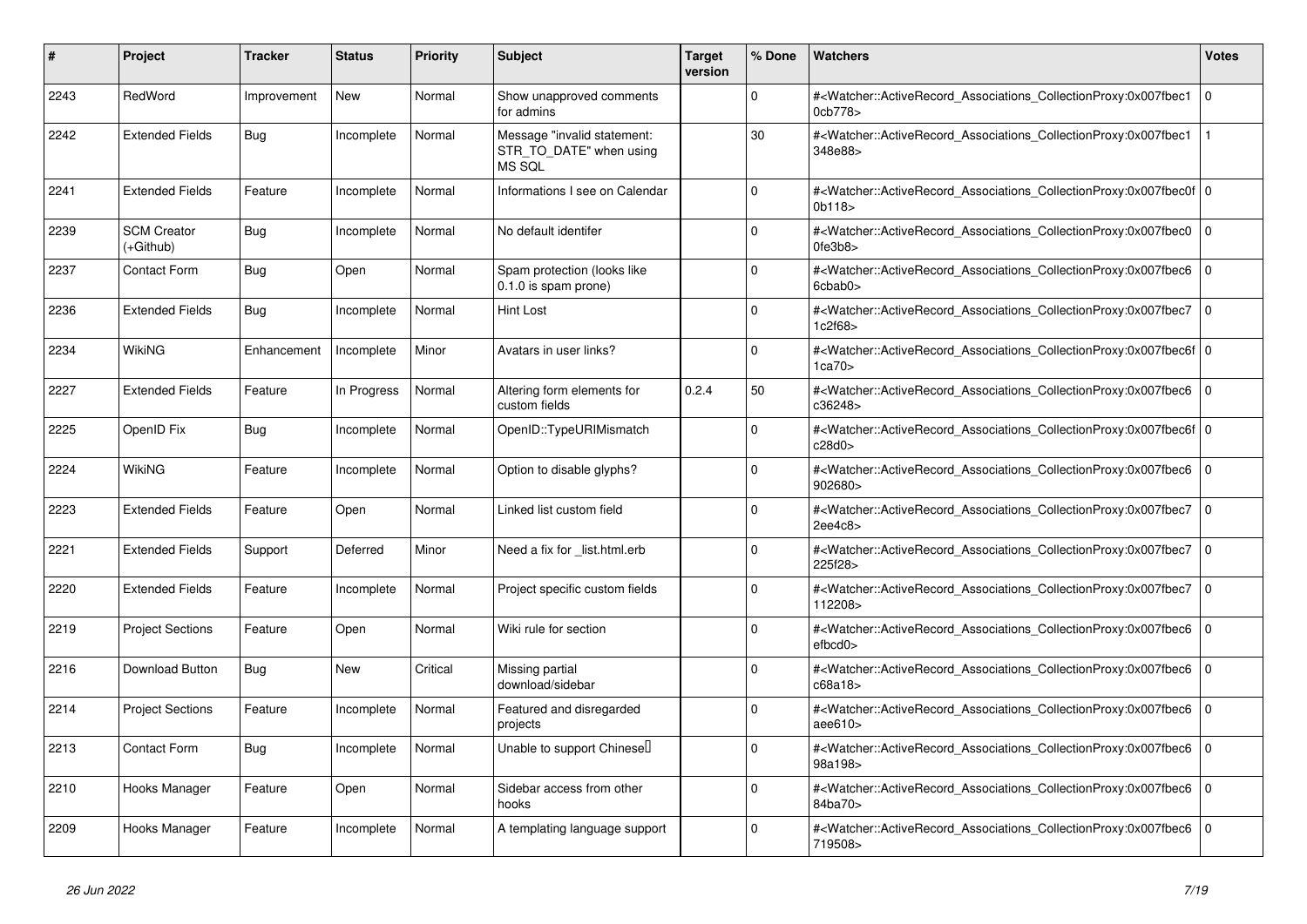| #    | Project                         | <b>Tracker</b> | <b>Status</b> | <b>Priority</b> | <b>Subject</b>                                                                | <b>Target</b><br>version | % Done   | <b>Watchers</b>                                                                                                                                          | Votes          |
|------|---------------------------------|----------------|---------------|-----------------|-------------------------------------------------------------------------------|--------------------------|----------|----------------------------------------------------------------------------------------------------------------------------------------------------------|----------------|
| 2201 | <b>SCM Creator</b><br>(+Github) | Feature        | Incomplete    | Normal          | Add feature auto create struct<br>directory for svn                           |                          | $\Omega$ | # <watcher::activerecord associations="" collectionproxy:0x007fbec6<br="">430a58&gt;</watcher::activerecord>                                             |                |
| 2196 | <b>Extended Fields</b>          | Support        | Open          | Normal          | Default values for "Wiki text"<br>custom fields not being applied             |                          | $\Omega$ | # <watcher::activerecord_associations_collectionproxy:0x007fbec6<br>01a748&gt;</watcher::activerecord_associations_collectionproxy:0x007fbec6<br>        | $\overline{0}$ |
| 2190 | Role Shift                      | Bug            | Incomplete    | Normal          | Unfortunately installation fails                                              |                          | $\Omega$ | # <watcher::activerecord associations="" collectionproxy:0x007fbec5<br="">bb8830&gt;</watcher::activerecord>                                             | l O            |
| 2186 | <b>Extended Fields</b>          | Feature        | Open          | Minor           | <b>Custom DateTime Field</b>                                                  |                          | $\Omega$ | # <watcher::activerecord_associations_collectionproxy:0x007fbec5<br>82ae98&gt;</watcher::activerecord_associations_collectionproxy:0x007fbec5<br>        | $\overline{0}$ |
| 2184 | Role Shift                      | Support        | Incomplete    | Normal          | <b>Issue visibility</b>                                                       |                          | $\Omega$ | # <watcher::activerecord_associations_collectionproxy:0x007fbec5<br>67df50&gt;</watcher::activerecord_associations_collectionproxy:0x007fbec5<br>        | $\overline{0}$ |
| 2179 | Projects                        | Feature        | Incomplete    | Normal          | Pingbacks and trackbacks                                                      |                          | $\Omega$ | # <watcher::activerecord_associations_collectionproxy:0x007fbec5<br>4ddd58</watcher::activerecord_associations_collectionproxy:0x007fbec5<br>            | $\overline{0}$ |
| 2170 | <b>Contact Form</b>             | Feature        | Open          | Minor           | Optional email format validation                                              |                          | $\Omega$ | # <watcher::activerecord_associations_collectionproxy:0x007fbec5<br>373d28&gt;</watcher::activerecord_associations_collectionproxy:0x007fbec5<br>        | $\overline{0}$ |
| 2169 | Contact Form                    | Feature        | Incomplete    | Normal          | Option to use own name,<br>reply-to, subject and message<br>fields            |                          | $\Omega$ | # <watcher::activerecord_associations_collectionproxy:0x007fbec5<br>159a10&gt;</watcher::activerecord_associations_collectionproxy:0x007fbec5<br>        | 0              |
| 2168 | <b>Extended Fields</b>          | Feature        | Open          | Minor           | Grouping form elements                                                        |                          | $\Omega$ | # <watcher::activerecord_associations_collectionproxy:0x007fbec4<br>e8a7a8</watcher::activerecord_associations_collectionproxy:0x007fbec4<br>            | $\overline{0}$ |
| 2165 | Download Button                 | Bug            | Open          | Major           | Error in email                                                                | 0.1.1                    | $\Omega$ | # <watcher::activerecord_associations_collectionproxy:0x007fbec4<br>c72560&gt;</watcher::activerecord_associations_collectionproxy:0x007fbec4<br>        | $\overline{0}$ |
| 2163 | Meta                            | Bug            | Incomplete    | Normal          | My site's Display lanugage was<br>only English, when I installed<br>plugin    |                          | $\Omega$ | # <watcher::activerecord_associations_collectionproxy:0x00557da9 0<br="">04a9d0&gt;</watcher::activerecord_associations_collectionproxy:0x00557da9>      |                |
| 2161 | <b>Extended Fields</b>          | Support        | In Progress   | Critical        | Internal error On New Issues<br>tab                                           |                          | $\Omega$ | # <watcher::activerecord 0<br="" associations="" collectionproxy:0x00557da8=""  ="">e17118&gt;</watcher::activerecord>                                   |                |
| 2160 | WikiNG                          | Improvement    | Incomplete    | Normal          | Rename {{version}} to {{hidden}}                                              |                          | $\Omega$ | # <watcher::activerecord_associations_collectionproxy:0x00557da8 0<br="">d2d6f8&gt;</watcher::activerecord_associations_collectionproxy:0x00557da8>      |                |
| 2157 | Projects                        | Feature        | Open          | Normal          | Short activity messages                                                       |                          | $\Omega$ | # <watcher::activerecord_associations_collectionproxy:0x00557da8 0<br=""  ="">c5f578&gt;</watcher::activerecord_associations_collectionproxy:0x00557da8> |                |
| 2156 | <b>Extended Fields</b>          | Feature        | Incomplete    | Minor           | Per user values?                                                              |                          | $\Omega$ | # <watcher::activerecord_associations_collectionproxy:0x00557da5 0<br=""  ="">c71988&gt;</watcher::activerecord_associations_collectionproxy:0x00557da5> |                |
| 2155 | <b>Extended Fields</b>          | Bug            | Incomplete    | Normal          | Wiki text field donot work well<br>when using chinese as custom<br>field name |                          | 50       | # <watcher::activerecord_associations_collectionproxy:0x00557da5 0<br="">b6e450&gt;</watcher::activerecord_associations_collectionproxy:0x00557da5>      |                |
| 2151 | Red-Andy                        | Bug            | Deferred      | Normal          | Conflict with sidebar_hide plugin                                             |                          | 30       | # <watcher::activerecord_associations_collectionproxy:0x00557da5 0<br=""  ="">581588&gt;</watcher::activerecord_associations_collectionproxy:0x00557da5> |                |
| 2149 | <b>TOC</b>                      | Bug            | <b>New</b>    | Normal          | New dokuwiki default template<br>(from angua) make problem                    |                          | $\Omega$ | # <watcher::activerecord_associations_collectionproxy:0x00557da6 0<br=""  ="">481f38&gt;</watcher::activerecord_associations_collectionproxy:0x00557da6> |                |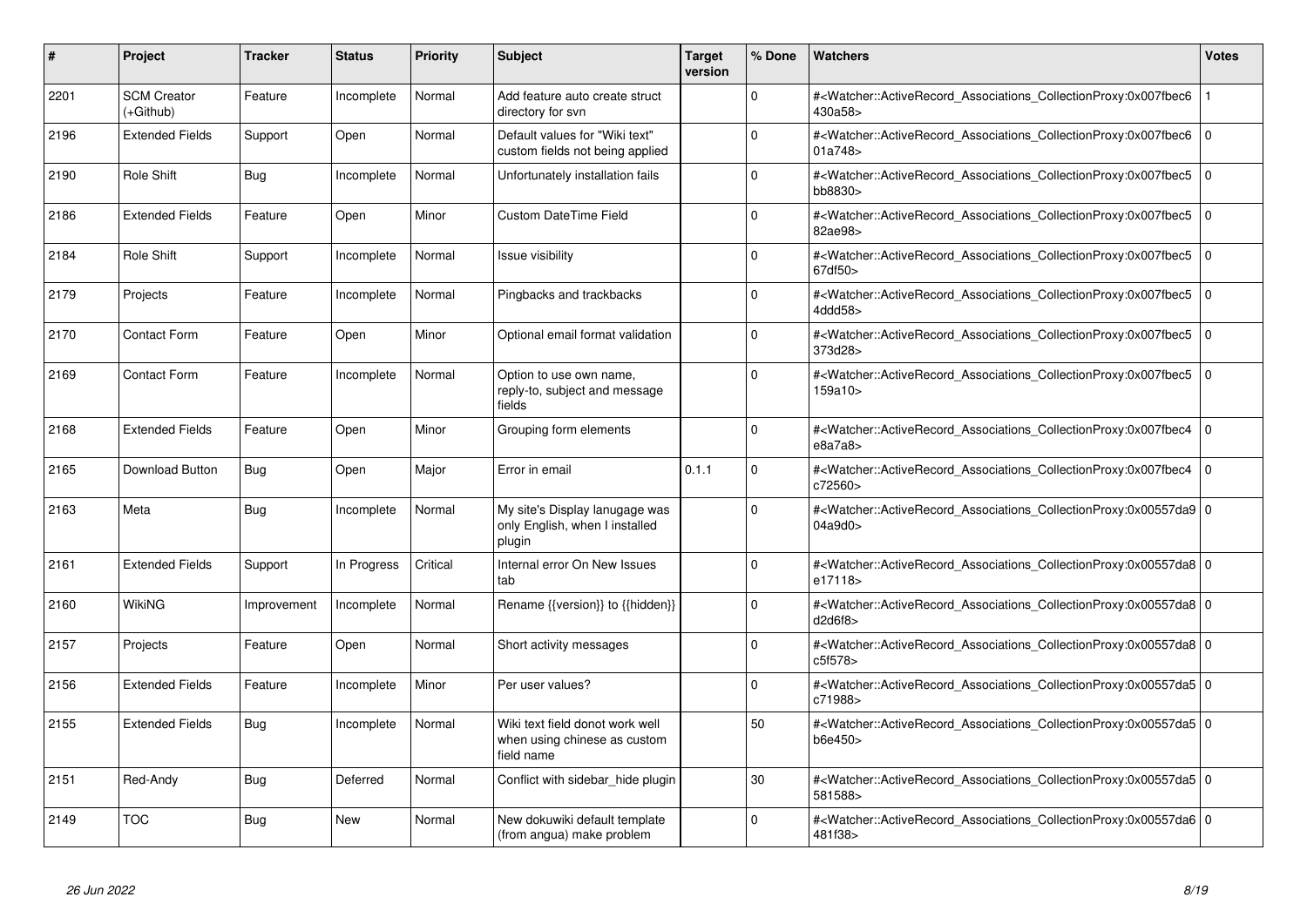| #    | Project                           | Tracker     | <b>Status</b> | <b>Priority</b> | <b>Subject</b>                                                                                                                                                                                                                                                                                                                         | <b>Target</b><br>version | % Done      | Watchers                                                                                                                                                 | <b>Votes</b> |
|------|-----------------------------------|-------------|---------------|-----------------|----------------------------------------------------------------------------------------------------------------------------------------------------------------------------------------------------------------------------------------------------------------------------------------------------------------------------------------|--------------------------|-------------|----------------------------------------------------------------------------------------------------------------------------------------------------------|--------------|
| 2148 | Meta                              | Feature     | Open          | Normal          | Cache meta tags                                                                                                                                                                                                                                                                                                                        |                          | 0           | # <watcher::activerecord_associations_collectionproxy:0x00557da6 0<br="">2577d0&gt;</watcher::activerecord_associations_collectionproxy:0x00557da6>      |              |
| 2145 | Meta                              | Feature     | Open          | Normal          | Support Facebook publishing<br>through Graph API                                                                                                                                                                                                                                                                                       |                          | $\Omega$    | # <watcher::activerecord_associations_collectionproxy:0x00557da6 0<br="">0d1118&gt;</watcher::activerecord_associations_collectionproxy:0x00557da6>      |              |
| 2132 | Download Button                   | Feature     | Open          | Normal          | Per version button                                                                                                                                                                                                                                                                                                                     |                          | $\mathbf 0$ | # <watcher::activerecord_associations_collectionproxy:0x00557da5 0<br=""  ="">c58f28&gt;</watcher::activerecord_associations_collectionproxy:0x00557da5> |              |
| 2131 | <b>Project Settings</b>           | Feature     | In Progress   | Normal          | Redmine 2 / Rails 3<br>compatibility                                                                                                                                                                                                                                                                                                   |                          | 80          | # <watcher::activerecord_associations_collectionproxy:0x00557da5 2<br="">949f80&gt;</watcher::activerecord_associations_collectionproxy:0x00557da5>      |              |
| 2130 | WikiNG                            | Feature     | Incomplete    | Minor           | Function references                                                                                                                                                                                                                                                                                                                    |                          | $\mathbf 0$ | # <watcher::activerecord_associations_collectionproxy:0x00557da5 0<br=""  ="">694678&gt;</watcher::activerecord_associations_collectionproxy:0x00557da5> |              |
| 2117 | <b>Extended Fields</b>            | Feature     | Open          | Normal          | User list filter                                                                                                                                                                                                                                                                                                                       |                          | $\Omega$    | # <watcher::activerecord_associations_collectionproxy:0x00557da5 0<br=""  ="">391b60&gt;</watcher::activerecord_associations_collectionproxy:0x00557da5> |              |
| 2114 | <b>Extended Fields</b>            | Feature     | Open          | Normal          | LDAP attributes for user custom<br>fields                                                                                                                                                                                                                                                                                              |                          | $\mathbf 0$ | # <watcher::activerecord_associations_collectionproxy:0x00557da5 0<br="">02aeb8</watcher::activerecord_associations_collectionproxy:0x00557da5>          |              |
| 2111 | <b>SCM Creator</b><br>$(+Github)$ | Support     | Open          | Normal          | "Adding local repositories was<br>denied by the administrator"<br>message given when creating<br>SVN or Git repositories                                                                                                                                                                                                               |                          | $\mathbf 0$ | # <watcher::activerecord_associations_collectionproxy:0x00557da3 0<br=""  ="">b79280&gt;</watcher::activerecord_associations_collectionproxy:0x00557da3> |              |
| 2109 | Sidebar Content                   | Feature     | Open          | Normal          | Sidebar for global pages, which<br>do not have one                                                                                                                                                                                                                                                                                     | 0.2.0                    | $\mathbf 0$ | # <watcher::activerecord_associations_collectionproxy:0x007fbec1<br>67c6b8&gt;</watcher::activerecord_associations_collectionproxy:0x007fbec1<br>        | l O          |
| 2108 | Projects                          | Bug         | Open          | Normal          | Weird export "button"                                                                                                                                                                                                                                                                                                                  |                          | $\mathbf 0$ | # <watcher::activerecord_associations_collectionproxy:0x007fbec0 0<br="">00d468&gt;</watcher::activerecord_associations_collectionproxy:0x007fbec0>      |              |
| 2107 | <b>Extended Fields</b>            | Support     | Open          | Normal          | WiKi formatting support to<br>custom field                                                                                                                                                                                                                                                                                             |                          | $\mathbf 0$ | # <watcher::activerecord_associations_collectionproxy:0x007fbec7f 0<br=""  ="">0bb48</watcher::activerecord_associations_collectionproxy:0x007fbec7f>    |              |
| 2106 | Projects                          | Improvement | Incomplete    | Minor           | Gravatar upload                                                                                                                                                                                                                                                                                                                        |                          | $\Omega$    | # <watcher::activerecord_associations_collectionproxy:0x007fbec0<br>35fe68&gt;</watcher::activerecord_associations_collectionproxy:0x007fbec0<br>        | $\Omega$     |
| 2105 | <b>SCM Creator</b><br>$(+Github)$ | Feature     | Open          | Normal          | Integrate with existing scm<br>system                                                                                                                                                                                                                                                                                                  |                          | $\Omega$    | # <watcher::activerecord_associations_collectionproxy:0x007fbec7 0<br=""  ="">e061f8&gt;</watcher::activerecord_associations_collectionproxy:0x007fbec7> |              |
| 2103 | <b>Extended Fields</b>            | Feature     | Incomplete    | Minor           | Support multiple for Project                                                                                                                                                                                                                                                                                                           |                          | $\mathbf 0$ | # <watcher::activerecord_associations_collectionproxy:0x007fbec2 0<br="">06ce98&gt;</watcher::activerecord_associations_collectionproxy:0x007fbec2>      |              |
| 2099 | <b>Extended Fields</b>            | Feature     | Incomplete    | Normal          | Create a custom field of type<br>'Category'                                                                                                                                                                                                                                                                                            |                          | $\mathbf 0$ | # <watcher::activerecord_associations_collectionproxy:0x007fbec0<br>3fff80</watcher::activerecord_associations_collectionproxy:0x007fbec0<br>            | l 0          |
| 2098 | <b>Extended Fields</b>            | Bug         | In Progress   | Major           | Failure in XLS Export<br>(undefined method<br>`find_custom_field_template' for<br># <xisexportcontroller)< td=""><td>0.2.4</td><td>90</td><td>#<watcher::activerecord_associations_collectionproxy:0x007fbec0 2<br="">7523e0&gt;</watcher::activerecord_associations_collectionproxy:0x007fbec0></td><td></td></xisexportcontroller)<> | 0.2.4                    | 90          | # <watcher::activerecord_associations_collectionproxy:0x007fbec0 2<br="">7523e0&gt;</watcher::activerecord_associations_collectionproxy:0x007fbec0>      |              |
| 2093 | <b>Extended Fields</b>            | Feature     | Incomplete    | Normal          | Extended columns using<br>custom queries                                                                                                                                                                                                                                                                                               |                          | $\mathbf 0$ | # <watcher::activerecord_associations_collectionproxy:0x007fbec0 0<br="">4c78f0</watcher::activerecord_associations_collectionproxy:0x007fbec0>          |              |
| 2092 | <b>Extended Fields</b>            | Feature     | Incomplete    | Normal          | Users-to-issues custom fields<br>auto-fill                                                                                                                                                                                                                                                                                             |                          | $\mathbf 0$ | # <watcher::activerecord_associations_collectionproxy:0x007fbec0 0<br="">db6e70&gt;</watcher::activerecord_associations_collectionproxy:0x007fbec0>      |              |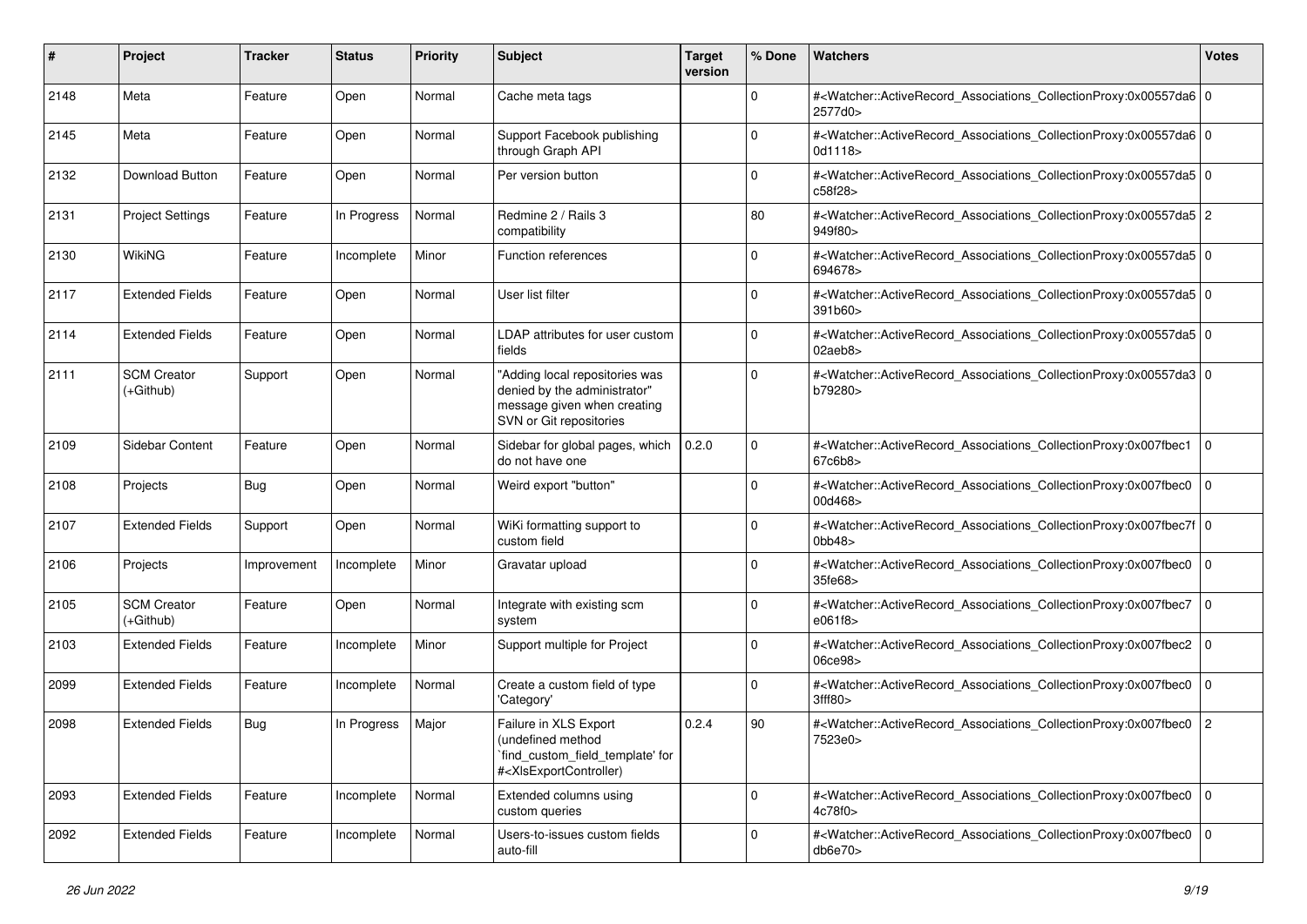| #    | Project                           | Tracker     | <b>Status</b>         | <b>Priority</b> | <b>Subject</b>                                                                           | <b>Target</b><br>version | % Done      | Watchers                                                                                                                                                  | <b>Votes</b>   |
|------|-----------------------------------|-------------|-----------------------|-----------------|------------------------------------------------------------------------------------------|--------------------------|-------------|-----------------------------------------------------------------------------------------------------------------------------------------------------------|----------------|
| 2088 | <b>WikiNG</b>                     | Enhancement | Open                  | Normal          | Add WikiNG buttons<br>everywhere to the editing<br>toolbar                               |                          | $\mathbf 0$ | # <watcher::activerecord_associations_collectionproxy:0x007fbec7f  <br="">30718</watcher::activerecord_associations_collectionproxy:0x007fbec7f>          |                |
| 2086 | Projects                          | Improvement | Incomplete            | Minor           | Latest stable version                                                                    |                          | $\Omega$    | # <watcher::activerecord_associations_collectionproxy:0x007fbec1 0<br=""  ="">517778&gt;</watcher::activerecord_associations_collectionproxy:0x007fbec1>  |                |
| 2085 | <b>WikiNG</b>                     | Feature     | Open                  | Normal          | <b>Twitter status</b>                                                                    |                          | $\Omega$    | # <watcher::activerecord_associations_collectionproxy:0x007fbec1<br>163438&gt;</watcher::activerecord_associations_collectionproxy:0x007fbec1<br>         | l O            |
| 2084 | <b>SCM Creator</b><br>$(+Github)$ | Bug         | Incomplete            | Normal          | ActionView::Template::Error<br>(syntax error on line 33, col 12:                         |                          | $\Omega$    | # <watcher::activerecord_associations_collectionproxy:0x007fbec1<br>3411d8&gt;</watcher::activerecord_associations_collectionproxy:0x007fbec1<br>         |                |
| 2080 | Projects                          | Enhancement | New                   | Normal          | Turkish translation                                                                      |                          | $\Omega$    | # <watcher::activerecord_associations_collectionproxy:0x007fbec1 0<br=""  ="">37f500&gt;</watcher::activerecord_associations_collectionproxy:0x007fbec1>  |                |
| 2079 | <b>WikiNG</b>                     | Feature     | Incomplete            | Normal          | Message to everyone in a<br>project                                                      |                          | $\Omega$    | # <watcher::activerecord_associations_collectionproxy:0x007fbec0<br>e2d980&gt;</watcher::activerecord_associations_collectionproxy:0x007fbec0<br>         | $\mathbf 0$    |
| 2076 | <b>WikiNG</b>                     | Feature     | Open                  | Insignificant   | <b>HTML Color preview</b>                                                                |                          | $\Omega$    | # <watcher::activerecord_associations_collectionproxy:0x007fbec0 0<br="">1c8c08</watcher::activerecord_associations_collectionproxy:0x007fbec0>           |                |
| 2075 | <b>SCM Creator</b><br>$(+Github)$ | Feature     | Open                  | Normal          | Make an option to fully<br>automate repository creation<br>without editing the URL field |                          | $\Omega$    | # <watcher::activerecord_associations_collectionproxy:0x007fbec0<br>c06b20&gt;</watcher::activerecord_associations_collectionproxy:0x007fbec0<br>         | $\overline{c}$ |
| 2054 | <b>Like Button</b>                | Feature     | Open                  | Normal          | Add URL setting                                                                          |                          | $\Omega$    | # <watcher::activerecord_associations_collectionproxy:0x007fbec1<br>058fc0</watcher::activerecord_associations_collectionproxy:0x007fbec1<br>             | $\mathbf 0$    |
| 2053 | <b>SCM Creator</b><br>$(+Github)$ | Feature     | Open                  | Normal          | Set repository path according to<br>identifier when using multiple<br>repositories       |                          | $\Omega$    | # <watcher::activerecord_associations_collectionproxy:0x007fbec7f 1<br=""  ="">1e9a0&gt;</watcher::activerecord_associations_collectionproxy:0x007fbec7f> |                |
| 2037 | Projects                          | Improvement | Open                  | Minor           | Completeness bars on start<br>page                                                       |                          | $\Omega$    | # <watcher::activerecord_associations_collectionproxy:0x007fbec1 0<br=""  ="">d93ac8</watcher::activerecord_associations_collectionproxy:0x007fbec1>      |                |
| 2036 | Projects                          | Enhancement | Open                  | Minor           | Global news                                                                              |                          | $\mathbf 0$ | # <watcher::activerecord_associations_collectionproxy:0x007fbec1<br>03a070&gt;</watcher::activerecord_associations_collectionproxy:0x007fbec1<br>         | $\mathbf{0}$   |
| 2035 | Orangutan                         | Improvement | Open                  | Minor           | Direct communication between<br>a monkey and Orangutan                                   | 1.06                     | $\Omega$    | # <watcher::activerecord_associations_collectionproxy:0x007fbec7<br>b520d8&gt;</watcher::activerecord_associations_collectionproxy:0x007fbec7<br>         | $\mathbf 0$    |
| 2032 | Projects                          | Improvement | Open                  | Minor           | Quick way to submit Orangutan<br>omission                                                |                          | $\Omega$    | # <watcher::activerecord_associations_collectionproxy:0x007fbec0<br>948f00&gt;</watcher::activerecord_associations_collectionproxy:0x007fbec0<br>         | $\mathbf 0$    |
| 2031 | Projects                          | Improvement | Open                  | Minor           | News sidebar                                                                             |                          | $\Omega$    | # <watcher::activerecord_associations_collectionproxy:0x007fbec1<br>6f3e48&gt;</watcher::activerecord_associations_collectionproxy:0x007fbec1<br>         | l O            |
| 2028 | <b>Extended Fields</b>            | Feature     | Incomplete            | Normal          | make fields final option                                                                 |                          | 0           | # <watcher::activerecord_associations_collectionproxy:0x007fbec0f 0<br=""  ="">eedc8&gt;</watcher::activerecord_associations_collectionproxy:0x007fbec0f> |                |
| 2026 | <b>Extended Fields</b>            | Feature     | Open                  | Normal          | Sizing defaults for custom fields                                                        |                          | $\mathbf 0$ | # <watcher::activerecord 0<br="" associations="" collectionproxy:0x007fbec0="">cbcbf0<sub>&gt;</sub></watcher::activerecord>                              |                |
| 2024 | OpenID Fix                        | Patch       | Under<br>Verification | Normal          | Associate existing accounts by<br>email                                                  |                          | 0           | # <watcher::activerecord_associations_collectionproxy:0x007fbec1 0<br=""  ="">327878&gt;</watcher::activerecord_associations_collectionproxy:0x007fbec1>  |                |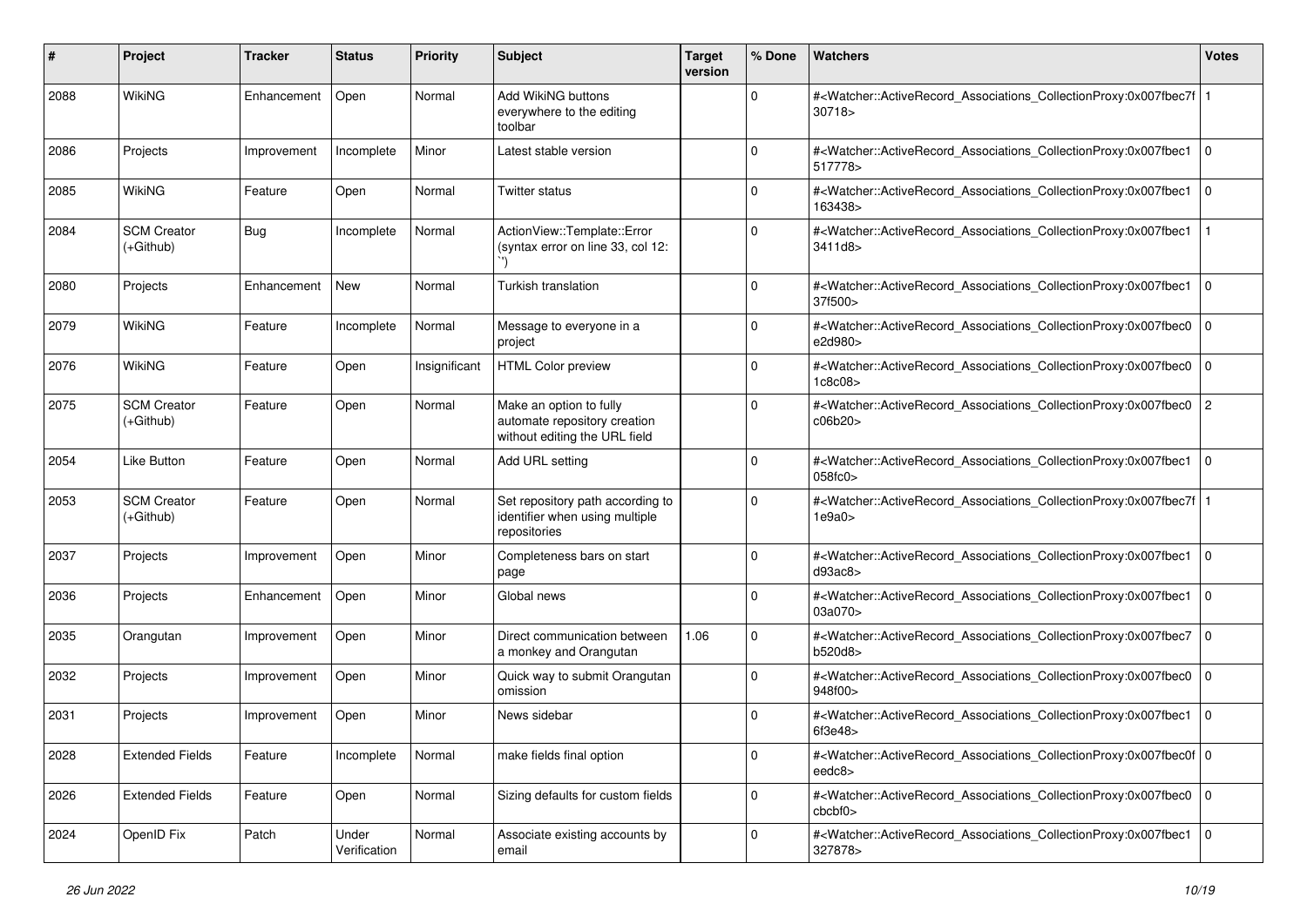| #    | Project                | <b>Tracker</b> | <b>Status</b> | <b>Priority</b> | <b>Subject</b>                                            | Target<br>version | % Done      | <b>Watchers</b>                                                                                                                                           | <b>Votes</b> |
|------|------------------------|----------------|---------------|-----------------|-----------------------------------------------------------|-------------------|-------------|-----------------------------------------------------------------------------------------------------------------------------------------------------------|--------------|
| 2021 | Projects               | Improvement    | Incomplete    | Major           | Spam protect                                              |                   | $\Omega$    | # <watcher::activerecord associations="" collectionproxy:0x007fbec1<br="">d19688&gt;</watcher::activerecord>                                              | $\mathbf 0$  |
| 2019 | <b>Extended Fields</b> | Feature        | Open          | Normal          | Custom field type web service                             |                   | $\Omega$    | # <watcher::activerecord associations="" collectionproxy:0x007fbec0<br="">61b490&gt;</watcher::activerecord>                                              | $\mathbf 0$  |
| 2018 | <b>Extended Fields</b> | Feature        | Open          | Normal          | database query cutsom field<br>type                       |                   | $\Omega$    | # <watcher::activerecord_associations_collectionproxy:0x007fbec0<br>6cd028&gt;</watcher::activerecord_associations_collectionproxy:0x007fbec0<br>         |              |
| 2013 | <b>Role Shift</b>      | Feature        | Incomplete    | Minor           | Resource shifts                                           |                   | $\Omega$    | # <watcher::activerecord 0<br="" associations="" collectionproxy:0x007fbec7f=""  ="">20e08</watcher::activerecord>                                        |              |
| 2011 | <b>Extended Fields</b> | Feature        | Incomplete    | Normal          | Custom field translations                                 |                   | $\Omega$    | # <watcher::activerecord_associations_collectionproxy:0x007fbec0f 0<br=""  ="">3d258&gt;</watcher::activerecord_associations_collectionproxy:0x007fbec0f> |              |
| 2007 | <b>Extended Fields</b> | Feature        | Incomplete    | Minor           | Projects listing sorting                                  |                   | $\Omega$    | # <watcher::activerecord_associations_collectionproxy:0x007fbec0<br>7b3140&gt;</watcher::activerecord_associations_collectionproxy:0x007fbec0<br>         | $\Omega$     |
| 2006 | <b>Extended Fields</b> | Feature        | Incomplete    | Minor           | Users listing sorting                                     |                   | $\Omega$    | # <watcher::activerecord 0<br="" associations="" collectionproxy:0x007fbec1f=""  ="">42108&gt;</watcher::activerecord>                                    |              |
| 2005 | <b>Extended Fields</b> | Feature        | Incomplete    | Minor           | Paging for projects listing                               |                   | $\Omega$    | # <watcher::activerecord_associations_collectionproxy:0x007fbec1<br>0076e8&gt;</watcher::activerecord_associations_collectionproxy:0x007fbec1<br>         | $\Omega$     |
| 1999 | Sidebar Content        | Feature        | Incomplete    | Minor           | Project module                                            |                   | $\Omega$    | # <watcher::activerecord associations="" collectionproxy:0x007fbec0<br="">793480&gt;</watcher::activerecord>                                              | $\mathbf 0$  |
| 1997 | Download Button        | Feature        | Open          | Minor           | Project module                                            |                   | $\mathbf 0$ | # <watcher::activerecord associations="" collectionproxy:0x007fbec0<br="">975208&gt;</watcher::activerecord>                                              | $\mathbf 0$  |
| 1996 | <b>Author Box</b>      | Feature        | Incomplete    | Minor           | Project module                                            |                   | $\Omega$    | # <watcher::activerecord_associations_collectionproxy:0x007fbec7 0<br=""  ="">d4d608&gt;</watcher::activerecord_associations_collectionproxy:0x007fbec7>  |              |
| 1995 | <b>Extended Fields</b> | Feature        | Open          | Normal          | Checklist                                                 |                   | $\Omega$    | # <watcher::activerecord associations="" collectionproxy:0x007fbec0<br="">1c10e8</watcher::activerecord>                                                  | $\mathbf 0$  |
| 1994 | <b>WikiNG</b>          | Enhancement    | Incomplete    | Normal          | Inline warnings, tips etc                                 |                   | $\Omega$    | # <watcher::activerecord associations="" collectionproxy:0x007fbec1<br="">af0708&gt;</watcher::activerecord>                                              | $\mathbf 0$  |
| 1993 | Advertising            | Feature        | Open          | Normal          | Which types of user                                       |                   | $\Omega$    | # <watcher::activerecord_associations_collectionproxy:0x007fbec7<br>d67198&gt;</watcher::activerecord_associations_collectionproxy:0x007fbec7<br>         | $\mathbf 0$  |
| 1990 | Projects               | Improvement    | Incomplete    | Minor           | anti notificatin spam - fine<br>grained mail distribution |                   | $\Omega$    | # <watcher::activerecord associations="" collectionproxy:0x007fbec1<br="">3b50d8&gt;</watcher::activerecord>                                              |              |
| 1989 | Projects               | Bug            | In Progress   | Normal          | Кирилиця в рекламі                                        |                   | 90          | # <watcher::activerecord_associations_collectionproxy:0x007fbec1<br>e19a38&gt;</watcher::activerecord_associations_collectionproxy:0x007fbec1<br>         | $\mathbf 0$  |
| 1988 | Orangutan              | Improvement    | Incomplete    | Normal          | Multithreading                                            |                   | $\Omega$    | # <watcher::activerecord associations="" collectionproxy:0x007fbec1=""  <br="">38aef0&gt;</watcher::activerecord>                                         | $\mathbf 0$  |
| 1987 | Projects               | Feature        | Incomplete    | Normal          | Attachment resize                                         |                   | $\Omega$    | # <watcher::activerecord associations="" collectionproxy:0x007fbec0<br="">226448&gt;</watcher::activerecord>                                              | $\mathbf 0$  |
| 1985 | <b>Project Alias</b>   | Patch          | Deferred      | Normal          | Redmine.pm for Git supporting<br>project-aliases          |                   | $\Omega$    | # <watcher::activerecord_associations_collectionproxy:0x007fbec1 0<br=""  ="">25dfa0</watcher::activerecord_associations_collectionproxy:0x007fbec1>      |              |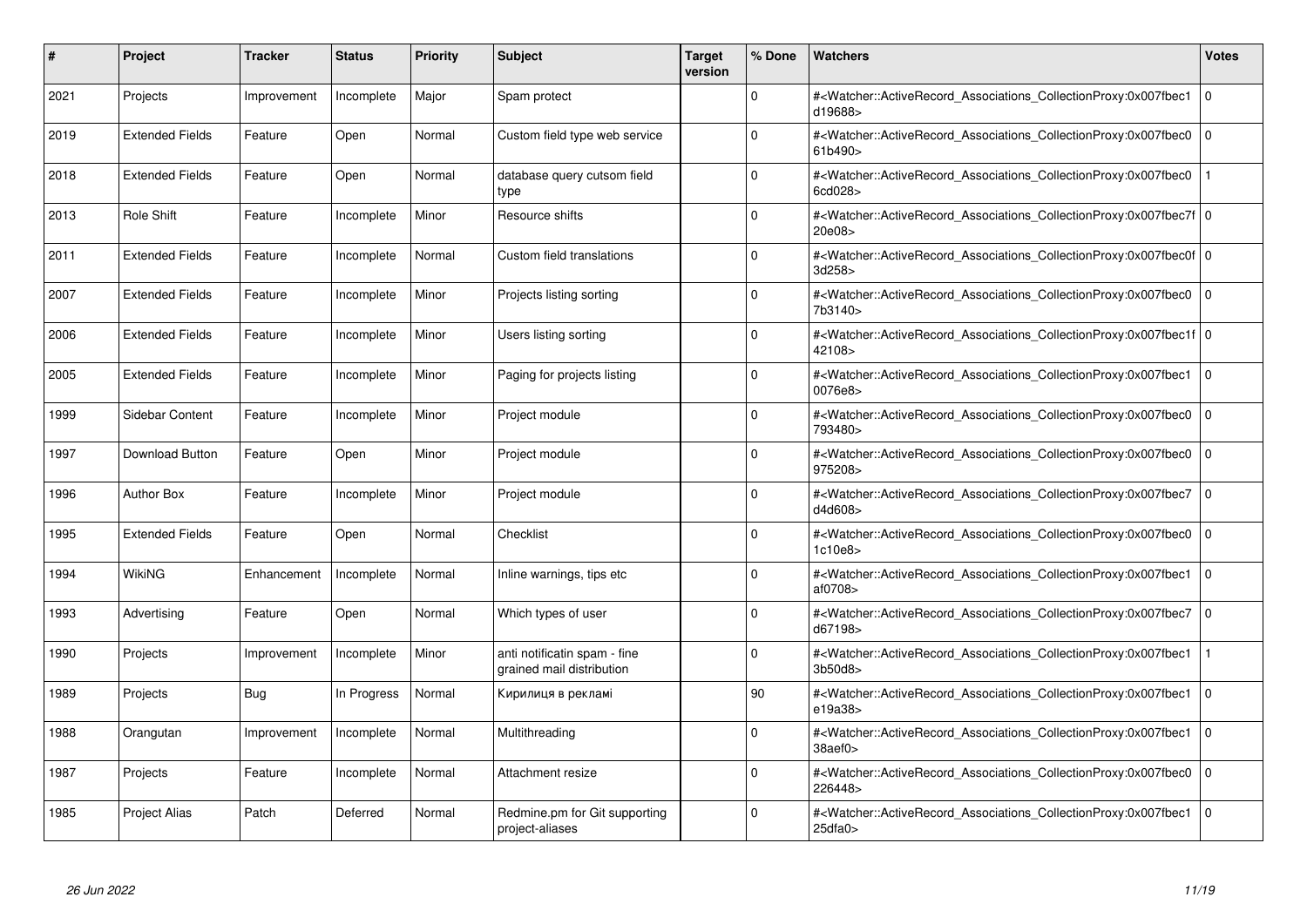| #    | Project                | <b>Tracker</b> | <b>Status</b> | Priority | <b>Subject</b>                                                                           | <b>Target</b><br>version | % Done   | <b>Watchers</b>                                                                                                                                           | <b>Votes</b>   |
|------|------------------------|----------------|---------------|----------|------------------------------------------------------------------------------------------|--------------------------|----------|-----------------------------------------------------------------------------------------------------------------------------------------------------------|----------------|
| 1984 | Subscription           | Feature        | Incomplete    | Minor    | Redirecting back after<br>registration/loginRedirecting<br>back after registration/login |                          | $\Omega$ | # <watcher::activerecord_associations_collectionproxy:0x007fbec7<br>2c6108&gt;</watcher::activerecord_associations_collectionproxy:0x007fbec7<br>         | 0              |
| 1983 | <b>Role Shift</b>      | Feature        | Open          | Major    | Default shifts                                                                           |                          | O        | # <watcher::activerecord associations="" collectionproxy:0x007fbec6<br="">ee8180&gt;</watcher::activerecord>                                              | $\overline{0}$ |
| 1982 | Role Shift             | Feature        | Open          | Major    | Redmine.pm patch wanted                                                                  |                          | $\Omega$ | # <watcher::activerecord associations="" collectionproxy:0x007fbec6<br="">c2b488&gt;</watcher::activerecord>                                              | $\overline{0}$ |
| 1981 | Subscription           | Feature        | Open          | Normal   | Site-wide notifications                                                                  |                          | $\Omega$ | # <watcher::activerecord_associations_collectionproxy:0x007fbec6f<br>dab60&gt;</watcher::activerecord_associations_collectionproxy:0x007fbec6f<br>        |                |
| 1980 | <b>WikiNG</b>          | Bug            | Open          | Normal   | Problem running plugin in<br>development mode                                            |                          | $\Omega$ | # <watcher::activerecord associations="" collectionproxy:0x007fbec6<br="">a015b8&gt;</watcher::activerecord>                                              | $-1$           |
| 1977 | WikiNG                 | Feature        | Open          | Normal   | Conditional macro for users &<br>groups                                                  |                          | $\Omega$ | # <watcher::activerecord associations="" collectionproxy:0x007fbec7<br="">3184a8</watcher::activerecord>                                                  | $\overline{2}$ |
| 1970 | <b>Contact Form</b>    | Feature        | Open          | Minor    | Contact link                                                                             |                          | $\Omega$ | # <watcher::activerecord_associations_collectionproxy:0x007fbec7<br>2380d8&gt;</watcher::activerecord_associations_collectionproxy:0x007fbec7<br>         | 0              |
| 1969 | Projects               | Improvement    | Open          | Normal   | Vote plugin                                                                              |                          | $\Omega$ | # <watcher::activerecord_associations_collectionproxy:0x007fbec7<br>136360&gt;</watcher::activerecord_associations_collectionproxy:0x007fbec7<br>         | $\overline{0}$ |
| 1968 | Orangutan              | Feature        | Open          | Normal   | Creating a new issue                                                                     | 1.06                     | $\Omega$ | # <watcher::activerecord_associations_collectionproxy:0x007fbec7<br>0198b0&gt;</watcher::activerecord_associations_collectionproxy:0x007fbec7<br>         | 0              |
| 1963 | Projects               | Feature        | Open          | Minor    | Issues/messages count                                                                    |                          | $\Omega$ | # <watcher::activerecord_associations_collectionproxy:0x007fbec6<br>cd2aa8&gt;</watcher::activerecord_associations_collectionproxy:0x007fbec6<br>         | $\mathbf 0$    |
| 1957 | Download Button        | Feature        | Incomplete    | Normal   | Plugin configuration                                                                     |                          | $\Omega$ | # <watcher::activerecord_associations_collectionproxy:0x007fbec6<br>b3b1e0</watcher::activerecord_associations_collectionproxy:0x007fbec6<br>             | $\overline{0}$ |
| 1956 | <b>Extended Fields</b> | Feature        | Incomplete    | Minor    | SIP link                                                                                 |                          | $\Omega$ | # <watcher::activerecord associations="" collectionproxy:0x007fbec6<br="">a1f888&gt;</watcher::activerecord>                                              | $\overline{0}$ |
| 1955 | <b>Extended Fields</b> | Feature        | Incomplete    | Normal   | FTP link                                                                                 |                          | 0        | # <watcher::activerecord associations="" collectionproxy:0x007fbec6<br="">906c58&gt;</watcher::activerecord>                                              | $\Omega$       |
| 1954 | <b>Extended Fields</b> | Feature        | Incomplete    | Normal   | Mailto links                                                                             |                          | $\Omega$ | # <watcher::activerecord_associations_collectionproxy:0x007fbec6<br>7c5b28&gt;</watcher::activerecord_associations_collectionproxy:0x007fbec6<br>         | 0              |
| 1948 | Projects               | Feature        | Open          | Minor    | Testimonials / Used by                                                                   |                          | $\Omega$ | # <watcher::activerecord associations="" collectionproxy:0x007fbec6<br="">69c698&gt;</watcher::activerecord>                                              | $\overline{0}$ |
| 1947 | <b>Extended Fields</b> | Feature        | Open          | Normal   | Visible for admins only                                                                  |                          | $\Omega$ | # <watcher::activerecord_associations_collectionproxy:0x007fbec6<br>310178&gt;</watcher::activerecord_associations_collectionproxy:0x007fbec6<br>         | $\Omega$       |
| 1943 | <b>Author Box</b>      | Feature        | Deferred      | Normal   | Author box layout change plan                                                            |                          | $\Omega$ | # <watcher::activerecord_associations_collectionproxy:0x007fbec5f 0<br=""  ="">53558&gt;</watcher::activerecord_associations_collectionproxy:0x007fbec5f> |                |
| 1942 | <b>WikiNG</b>          | Feature        | Incomplete    | Minor    | Support for target in links                                                              |                          | $\Omega$ | # <watcher::activerecord_associations_collectionproxy:0x007fbec5<br>b75ee0</watcher::activerecord_associations_collectionproxy:0x007fbec5<br>             | $\overline{0}$ |
| 1931 | WikiNG                 | Bug            | Deferred      | Normal   | it seems conflict with the<br>redmine ckeditor                                           |                          | $\Omega$ | # <watcher::activerecord_associations_collectionproxy:0x007fbec5<br>81f480&gt;</watcher::activerecord_associations_collectionproxy:0x007fbec5<br>         |                |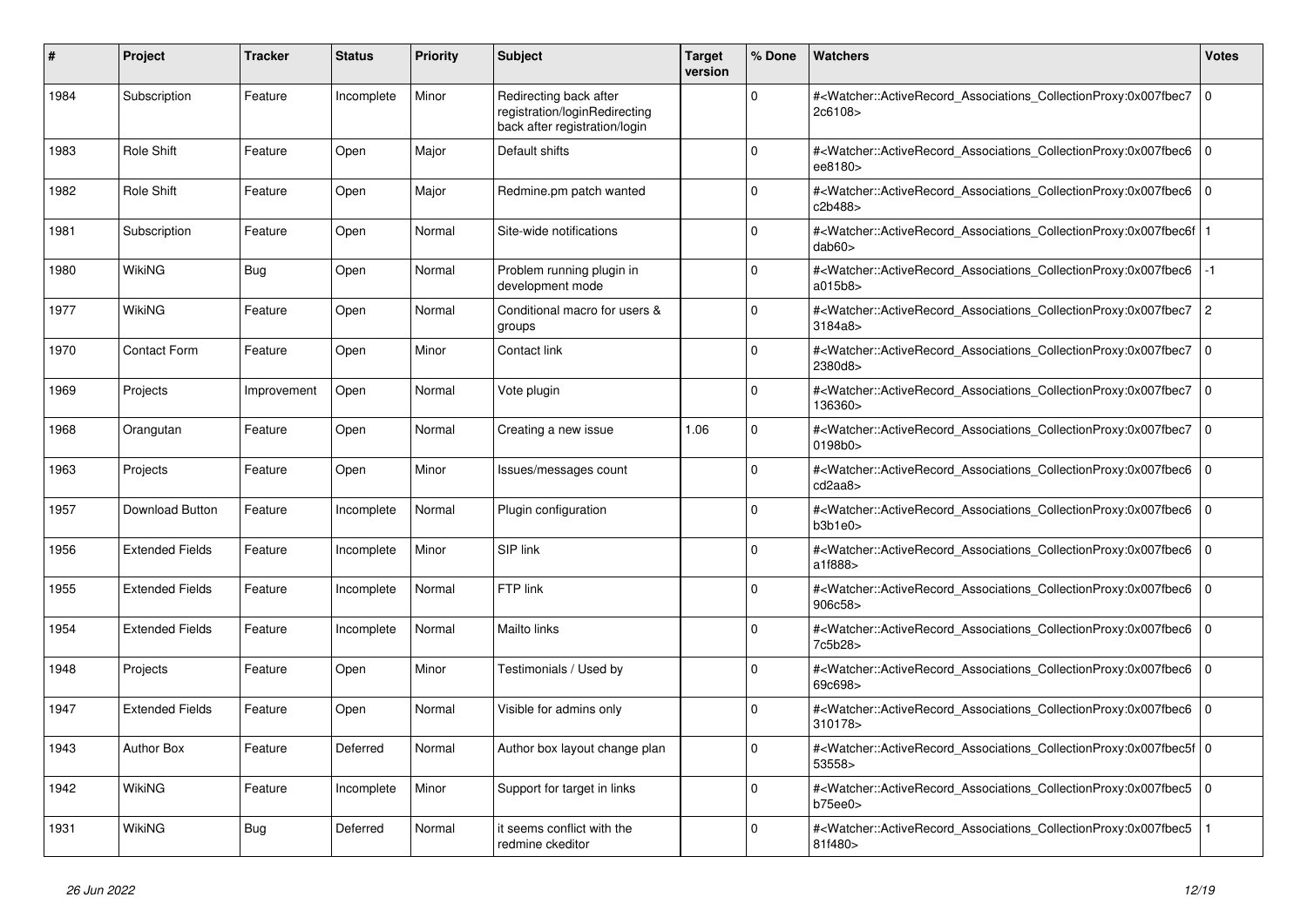| #    | Project                           | Tracker     | <b>Status</b> | <b>Priority</b> | <b>Subject</b>                                       | <b>Target</b><br>version | % Done   | <b>Watchers</b>                                                                                                                                          | <b>Votes</b> |
|------|-----------------------------------|-------------|---------------|-----------------|------------------------------------------------------|--------------------------|----------|----------------------------------------------------------------------------------------------------------------------------------------------------------|--------------|
| 1921 | Orangutan                         | Enhancement | Open          | Minor           | <b>RSS monkey</b>                                    |                          | $\Omega$ | # <watcher::activerecord associations="" collectionproxy:0x007fbec5<br="">645e70&gt;</watcher::activerecord>                                             | $\mathbf 0$  |
| 1919 | <b>Extended Fields</b>            | Feature     | Incomplete    | Normal          | Extend Link extended field                           |                          | $\Omega$ | # <watcher::activerecord associations="" collectionproxy:0x007fbec5<br="">49f3f0&gt;</watcher::activerecord>                                             | $\mathbf 0$  |
| 1915 | Red-Andy                          | Feature     | Incomplete    | Normal          | TOC items box should move as<br>we click on the item |                          | $\Omega$ | # <watcher::activerecord_associations_collectionproxy:0x007fbec5<br>329d18&gt;</watcher::activerecord_associations_collectionproxy:0x007fbec5<br>        | $\Omega$     |
| 1913 | WikiNG                            | Enhancement | Incomplete    | Minor           | External Debian/Ubuntu bugs                          |                          | $\Omega$ | # <watcher::activerecord_associations_collectionproxy:0x007fbec5 0<br="">0a0a88</watcher::activerecord_associations_collectionproxy:0x007fbec5>          |              |
| 1910 | Projects                          | Support     | Open          | Major           | Users verification                                   |                          | $\Omega$ | # <watcher::activerecord_associations_collectionproxy:0x007fbec4  <br="">e3a280&gt;</watcher::activerecord_associations_collectionproxy:0x007fbec4>      | $\mathbf 0$  |
| 1909 | Orangutan                         | Enhancement | Incomplete    | Minor           | Orangutan::Kayako                                    |                          | $\Omega$ | # <watcher::activerecord_associations_collectionproxy:0x00557da9 0<br="">214d88&gt;</watcher::activerecord_associations_collectionproxy:0x00557da9>      |              |
| 1907 | WikiNG                            | Feature     | Incomplete    | Minor           | Social links                                         |                          | $\Omega$ | # <watcher::activerecord associations="" collectionproxy:0x00557da8<br="">ffaf<math>48</math></watcher::activerecord>                                    |              |
| 1906 | WikiNG                            | Enhancement | Incomplete    | Minor           | <b>External Redmine links</b>                        |                          | $\Omega$ | # <watcher::activerecord_associations_collectionproxy:0x00557da8<br>e2efe8&gt;</watcher::activerecord_associations_collectionproxy:0x00557da8<br>        |              |
| 1905 | Orangutan                         | Feature     | Open          | Normal          | <b>SCM</b> monkey                                    |                          | $\Omega$ | # <watcher::activerecord 0<br="" associations="" collectionproxy:0x00557da8="">d68e88&gt;</watcher::activerecord>                                        |              |
| 1902 | Meta                              | Feature     | Incomplete    | Normal          | Consider clear html and light<br>mode                |                          | $\Omega$ | # <watcher::activerecord 0<br="" associations="" collectionproxy:0x00557da8=""  ="">cb6fa8</watcher::activerecord>                                       |              |
| 1900 | <b>WikiNG</b>                     | Feature     | Incomplete    | Minor           | Singe bracket smiley                                 |                          | $\Omega$ | # <watcher::activerecord_associations_collectionproxy:0x00557da5 0<br=""  ="">ce2160&gt;</watcher::activerecord_associations_collectionproxy:0x00557da5> |              |
| 1899 | WikiNG                            | Improvement | Incomplete    | Minor           | Ignore conditions on preview                         |                          | $\Omega$ | # <watcher::activerecord 0<br="" associations="" collectionproxy:0x00557da5=""  ="">bdecf0</watcher::activerecord>                                       |              |
| 1893 | Orangutan                         | Enhancement | Open          | Minor           | Twitter monkey                                       |                          | $\Omega$ | # <watcher::activerecord 0<br="" associations="" collectionproxy:0x00557da5=""  ="">ae7798&gt;</watcher::activerecord>                                   |              |
| 1891 | Projects                          | Improvement | Open          | Normal          | Add BASH & Perl CodeRay<br>scanners                  |                          | $\Omega$ | # <watcher::activerecord_associations_collectionproxy:0x00557da5 0<br=""  ="">4f0560&gt;</watcher::activerecord_associations_collectionproxy:0x00557da5> |              |
| 1888 | Orangutan::Redmin                 | Feature     | Open          | Normal          | Reuse past tasks                                     |                          | $\Omega$ | # <watcher::activerecord 0<br="" associations="" collectionproxy:0x00557da6=""  ="">43a8e0&gt;</watcher::activerecord>                                   |              |
| 1884 | <b>Extended Fields</b>            | Feature     | Incomplete    | Normal          | Multiselect                                          |                          | $\Omega$ | # <watcher::activerecord_associations_collectionproxy:0x00557da6 0<br=""  ="">252758&gt;</watcher::activerecord_associations_collectionproxy:0x00557da6> |              |
| 1882 | <b>Extended Fields</b>            | Feature     | Incomplete    | Normal          | Wiki toolbar for Wiki text                           |                          | $\Omega$ | # <watcher::activerecord_associations_collectionproxy:0x00557da6 0<br=""  ="">088378&gt;</watcher::activerecord_associations_collectionproxy:0x00557da6> |              |
| 1881 | <b>Extended Fields</b>            | Feature     | Open          | Insignificant   | Support wiki toolbar for "Default<br>value"          |                          | $\Omega$ | # <watcher::activerecord 0<br="" associations="" collectionproxy:0x00557da5=""  ="">b78720&gt;</watcher::activerecord>                                   |              |
| 1878 | <b>SCM Creator</b><br>$(+Github)$ | Support     | Deferred      | Normal          | Don't create bare GIt repository                     |                          | $\Omega$ | # <watcher::activerecord_associations_collectionproxy:0x00557da5 0<br="">8f2a28&gt;</watcher::activerecord_associations_collectionproxy:0x00557da5>      |              |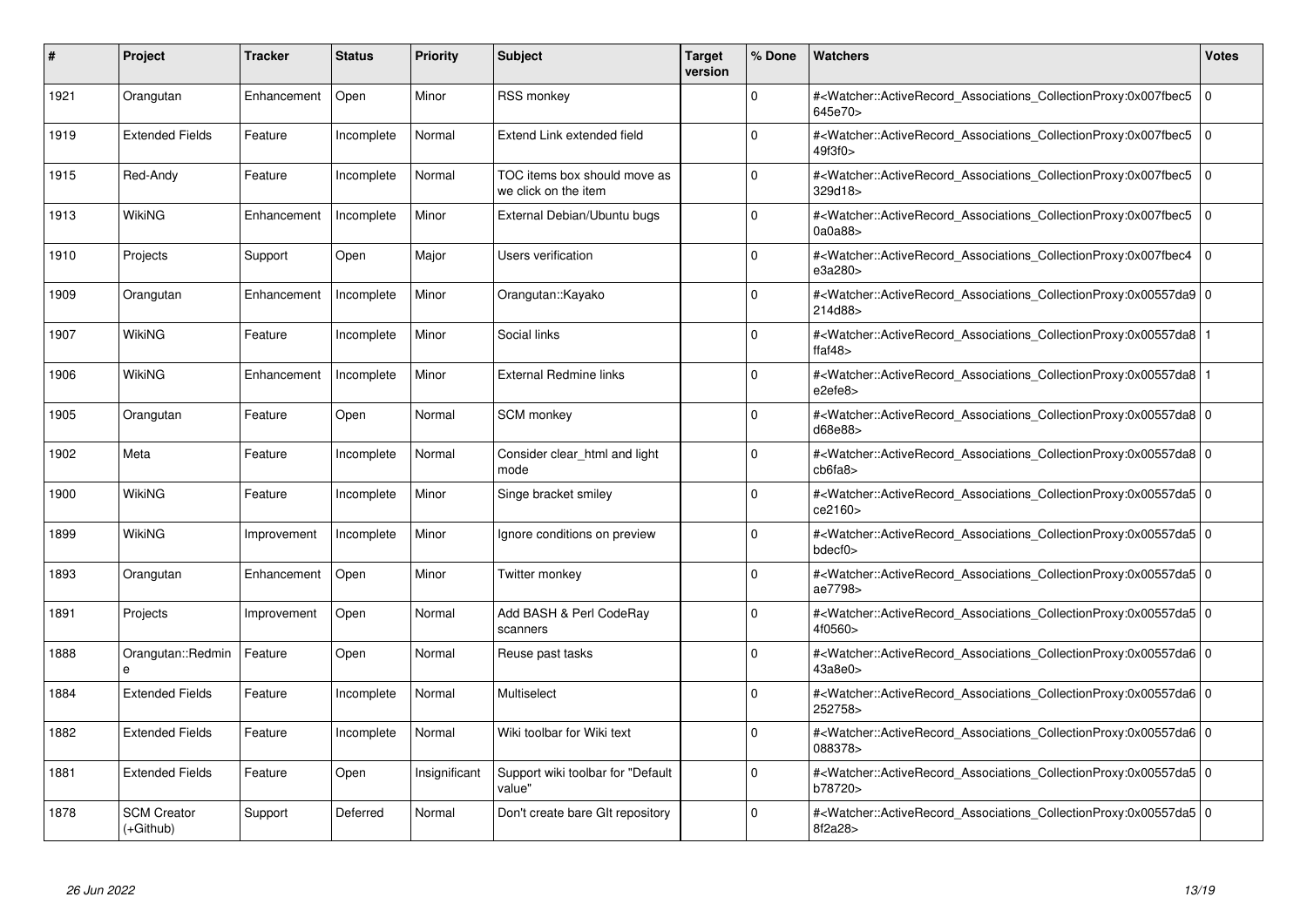| #    | Project                           | <b>Tracker</b> | <b>Status</b> | <b>Priority</b> | <b>Subject</b>                                        | <b>Target</b><br>version | % Done   | <b>Watchers</b>                                                                                                                                          | <b>Votes</b>   |
|------|-----------------------------------|----------------|---------------|-----------------|-------------------------------------------------------|--------------------------|----------|----------------------------------------------------------------------------------------------------------------------------------------------------------|----------------|
| 1868 | Projects                          | Feature        | Reopened      | Minor           | Author in Google search results                       |                          | 80       | # <watcher::activerecord 0<br="" associations="" collectionproxy:0x00557da5=""  ="">62a2a0&gt;</watcher::activerecord>                                   |                |
| 1867 | Projects                          | Feature        | Incomplete    | Minor           | Textile draft                                         |                          | $\Omega$ | # <watcher::activerecord_associations_collectionproxy:0x00557da5 0<br=""  ="">27b848&gt;</watcher::activerecord_associations_collectionproxy:0x00557da5> |                |
| 1858 | <b>SCM Creator</b><br>(+Github)   | Feature        | Open          | Normal          | New Wiki/Textile macro                                |                          | $\Omega$ | # <watcher::activerecord 0<br="" associations="" collectionproxy:0x00557da4=""  ="">f48360&gt;</watcher::activerecord>                                   |                |
| 1853 | Projects                          | Support        | Open          | Normal          | Customizer                                            |                          | $\Omega$ | # <watcher::activerecord 0<br="" associations="" collectionproxy:0x007fbec0=""  ="">b4fec0</watcher::activerecord>                                       |                |
| 1846 | Advertising                       | Feature        | Open          | Minor           | Page configuration                                    | 0.3.0                    | $\Omega$ | # <watcher::activerecord_associations_collectionproxy:0x007fbec1<br>cf0300&gt;</watcher::activerecord_associations_collectionproxy:0x007fbec1<br>        | l o            |
| 1845 | Advertising                       | Feature        | Open          | Minor           | Per project management                                | 0.3.0                    | $\Omega$ | # <watcher::activerecord associations="" collectionproxy:0x007fbec0<br="">2f47a8</watcher::activerecord>                                                 | $\Omega$       |
| 1842 | <b>Author Box</b>                 | Feature        | Open          | Normal          | Show multiple/all roles                               | 1.0.0                    | $\Omega$ | # <watcher::activerecord_associations_collectionproxy:0x007fbec1<br>755af8&gt;</watcher::activerecord_associations_collectionproxy:0x007fbec1<br>        | l O            |
| 1837 | Projects                          | Feature        | Open          | Insignificant   | Andriy is now working on                              |                          | $\Omega$ | # <watcher::activerecord 0<br="" associations="" collectionproxy:0x007fbec1f=""  ="">cb3e0<sub>&gt;</sub></watcher::activerecord>                        |                |
| 1831 | Projects                          | Feature        | Incomplete    | Minor           | Automatically include mail<br>conversations           |                          | $\Omega$ | # <watcher::activerecord_associations_collectionproxy:0x007fbec1<br>c22388&gt;</watcher::activerecord_associations_collectionproxy:0x007fbec1<br>        | l o            |
| 1829 | Projects                          | Feature        | Open          | Normal          | A project generator from<br>templates                 |                          | $\Omega$ | # <watcher::activerecord_associations_collectionproxy:0x007fbec0<br>a7ed70&gt;</watcher::activerecord_associations_collectionproxy:0x007fbec0<br>        | $\Omega$       |
| 1828 | <b>Contact Form</b>               | Support        | Deferred      | Normal          | Incorrect from/reply to address<br>used in sent email |                          | 40       | # <watcher::activerecord associations="" collectionproxy:0x007fbec0<br="">bde490&gt;</watcher::activerecord>                                             | $\mathbf 0$    |
| 1812 | <b>Author Box</b>                 | Feature        | Open          | Normal          | Custom fields support                                 | 1.0.0                    | $\Omega$ | # <watcher::activerecord associations="" collectionproxy:0x007fbec0<br="">249f60&gt;</watcher::activerecord>                                             | $\Omega$       |
| 1804 | Projects                          | Feature        | Incomplete    | Insignificant   | Arrows (or similar solution) for<br>project menu      |                          | $\Omega$ | # <watcher::activerecord associations="" collectionproxy:0x007fbec0<br="">de3830&gt;</watcher::activerecord>                                             | $\mathbf 0$    |
| 1799 | Projects                          | <b>Bug</b>     | Open          | Normal          | Thumbnail overflows issues on<br>overview page        |                          | $\Omega$ | # <watcher::activerecord_associations_collectionproxy:0x007fbec0<br>880500&gt;</watcher::activerecord_associations_collectionproxy:0x007fbec0<br>        | $\mathbf 0$    |
| 1796 | Projects                          | Feature        | Open          | Normal          | <b>Translations helper</b>                            |                          | $\Omega$ | # <watcher::activerecord_associations_collectionproxy:0x007fbec0f 0<br=""  ="">c44d8</watcher::activerecord_associations_collectionproxy:0x007fbec0f>    |                |
| 1793 | <b>SCM Creator</b><br>$(+Github)$ | Feature        | Incomplete    | Normal          | Allow the creation of non-local<br>repositories       |                          | $\Omega$ | # <watcher::activerecord associations="" collectionproxy:0x007fbec1<br="">5dcf78&gt;</watcher::activerecord>                                             | $\overline{c}$ |
| 1790 | Projects                          | Feature        | Open          | Normal          | Rotate logs                                           |                          | $\Omega$ | # <watcher::activerecord 0<br="" associations="" collectionproxy:0x007fbec1f=""  ="">f1ba<math>8</math></watcher::activerecord>                          |                |
| 1784 | Hooks Manager                     | Feature        | Open          | Normal          | Support per-project Ads                               |                          | $\Omega$ | # <watcher::activerecord associations="" collectionproxy:0x007fbec1<br="">70b8b8&gt;</watcher::activerecord>                                             | $\mathbf{0}$   |
| 1783 | Projects                          | <b>Bug</b>     | Open          | Normal          | Weird logouts                                         |                          | $\Omega$ | # <watcher::activerecord associations="" collectionproxy:0x007fbec1<br="">9a67f8&gt;</watcher::activerecord>                                             | $\Omega$       |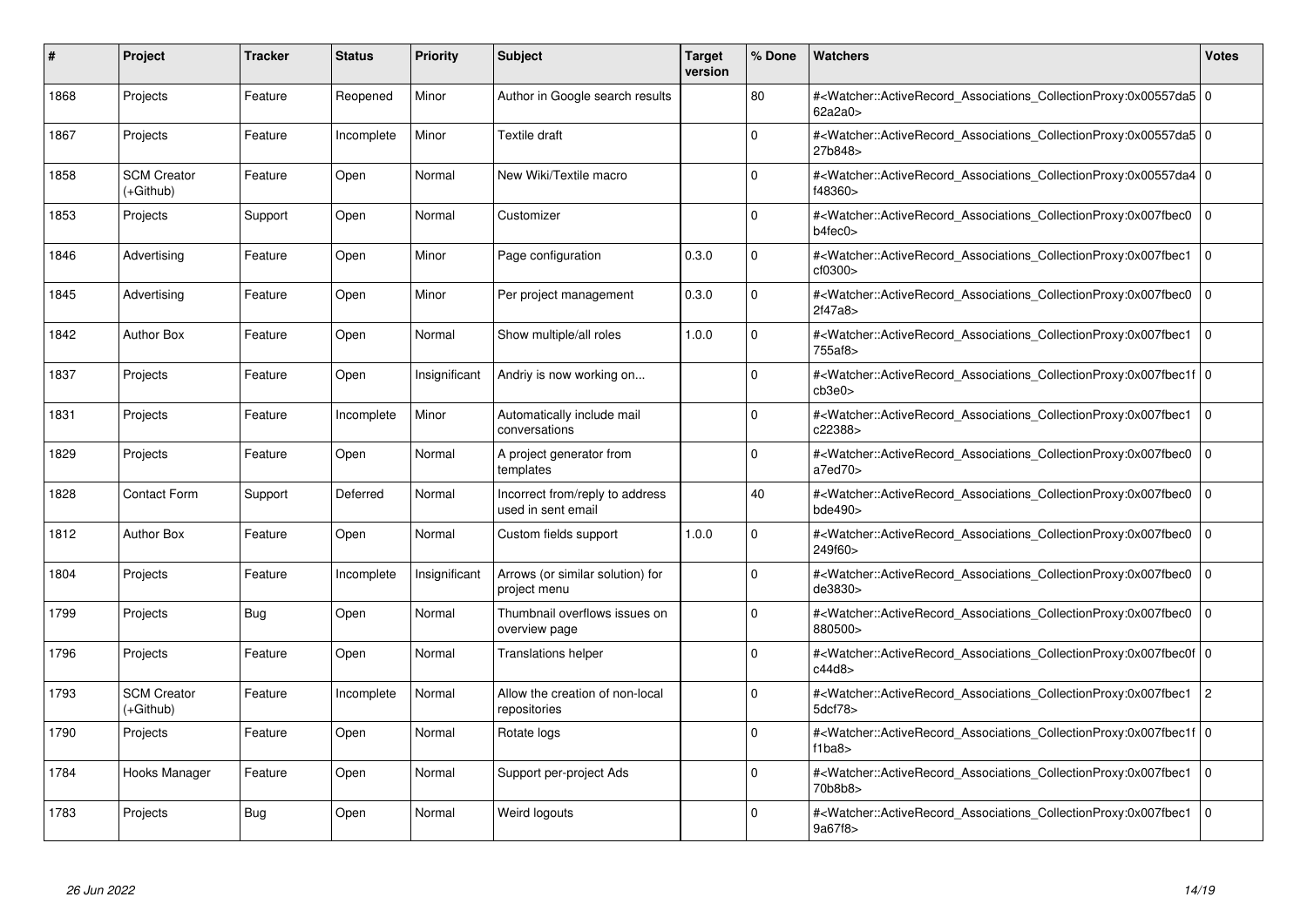| #    | <b>Project</b>                    | Tracker     | <b>Status</b> | <b>Priority</b> | <b>Subject</b>                                          | <b>Target</b><br>version | % Done   | <b>Watchers</b>                                                                                                                                      | <b>Votes</b> |
|------|-----------------------------------|-------------|---------------|-----------------|---------------------------------------------------------|--------------------------|----------|------------------------------------------------------------------------------------------------------------------------------------------------------|--------------|
| 1771 | Sidebar Content                   | Feature     | Open          | Normal          | Global contents                                         | 0.2.0                    | $\Omega$ | # <watcher::activerecord_associations_collectionproxy:0x007fbec0<br>c56238&gt;</watcher::activerecord_associations_collectionproxy:0x007fbec0<br>    | $\mathbf 0$  |
| 1763 | <b>SCM Creator</b><br>$(+Github)$ | Bug         | Open          | Normal          | 'Create repository" button<br>hiding is too restrictive |                          | $\Omega$ | # <watcher::activerecord associations="" collectionproxy:0x007fbec0<br="">8fcf88&gt;</watcher::activerecord>                                         | $\Omega$     |
| 1757 | <b>SCM Creator</b><br>(+Github)   | Feature     | Incomplete    | Insignificant   | Allow subdirectories                                    |                          | $\Omega$ | # <watcher::activerecord_associations_collectionproxy:0x007fbec0 0<br="">215c38&gt;</watcher::activerecord_associations_collectionproxy:0x007fbec0>  |              |
| 1751 | Hooks Manager                     | Feature     | Incomplete    | Minor           | Support URL regexps to limit<br>pages                   |                          | $\Omega$ | # <watcher::activerecord_associations_collectionproxy:0x007fbec1<br>1c0430&gt;</watcher::activerecord_associations_collectionproxy:0x007fbec1<br>    | $\Omega$     |
| 1747 | Projects                          | Feature     | Open          | Major           | Some kind of site usage plugin                          |                          | $\Omega$ | # <watcher::activerecord associations="" collectionproxy:0x007fbec0<br="">25c7f0&gt;</watcher::activerecord>                                         | $\Omega$     |
| 1739 | CD-Index                          | Feature     | Open          | Normal          | Debian package                                          |                          | $\Omega$ | # <watcher::activerecord_associations_collectionproxy:0x007fbec0<br>0fa678</watcher::activerecord_associations_collectionproxy:0x007fbec0<br>        |              |
| 1736 | CD-Index                          | Feature     | Open          | Normal          | Command-line options and<br>environmental variables     |                          | $\Omega$ | # <watcher::activerecord_associations_collectionproxy:0x007fbec1<br>c18b08&gt;</watcher::activerecord_associations_collectionproxy:0x007fbec1<br>    | $\Omega$     |
| 1735 | <b>TOC</b>                        | Bug         | Incomplete    | Normal          | Broken in new DokuWiki?                                 |                          | $\Omega$ | # <watcher::activerecord associations="" collectionproxy:0x007fbec0<br="">9a79d8&gt;</watcher::activerecord>                                         | $\mathbf{0}$ |
| 1733 | CD-Index                          | Feature     | Open          | Normal          | Put more info about the media<br>into header            |                          | $\Omega$ | # <watcher::activerecord_associations_collectionproxy:0x007fbec0 0<br="">9e10e8&gt;</watcher::activerecord_associations_collectionproxy:0x007fbec0>  |              |
| 1731 | CD-Index                          | <b>Bug</b>  | Incomplete    | Normal          | Libarchive<br>archive_read_symlink returns<br>garbage   |                          | $\Omega$ | # <watcher::activerecord_associations_collectionproxy:0x007fbec0<br>49fb70&gt;</watcher::activerecord_associations_collectionproxy:0x007fbec0<br>    | $\mathbf 0$  |
| 1729 | CD-Index                          | Bug         | Incomplete    | Normal          | Segfault in libarchive when<br>working with large ISO   |                          | $\Omega$ | # <watcher::activerecord_associations_collectionproxy:0x007fbec0  <br="">2083f8&gt;</watcher::activerecord_associations_collectionproxy:0x007fbec0>  | $\mathbf 0$  |
| 1725 | Red-Andy                          | Feature     | Deferred      | Normal          | Stick footer to the bottom of a<br>page                 |                          | 50       | # <watcher::activerecord associations="" collectionproxy:0x007fbec0<br="">05b2a8&gt;</watcher::activerecord>                                         |              |
| 1723 | CD-Index                          | Feature     | Open          | Normal          | PHP module                                              |                          | $\Omega$ | # <watcher::activerecord_associations_collectionproxy:0x007fbec0<br>129338&gt;</watcher::activerecord_associations_collectionproxy:0x007fbec0<br>    | $\mathbf 0$  |
| 1722 | CD-Index                          | Feature     | Open          | Major           | Separate common code into<br>library                    |                          | $\Omega$ | # <watcher::activerecord_associations_collectionproxy:0x007fbec0  <br="">a715a8&gt;</watcher::activerecord_associations_collectionproxy:0x007fbec0>  | $\Omega$     |
| 1721 | CD-Index                          | Feature     | Open          | Minor           | Man page for cdfind                                     |                          | $\Omega$ | # <watcher::activerecord 0<br="" associations="" collectionproxy:0x007fbec2=""  ="">0c7a00&gt;</watcher::activerecord>                               |              |
| 1720 | CD-Index                          | Feature     | Open          | Minor           | Man page for cdindex                                    |                          | $\Omega$ | # <watcher::activerecord associations="" collectionproxy:0x007fbec1<br="">266e48&gt;</watcher::activerecord>                                         | $\mathbf{0}$ |
| 1716 | Projects                          | Feature     | In Progress   | Normal          | Orangutan video/chat demo                               |                          | 10       | # <watcher::activerecord_associations_collectionproxy:0x007fbec7 0<br=""  ="">a585b0</watcher::activerecord_associations_collectionproxy:0x007fbec7> |              |
| 1704 | Orangutan::Redmin<br>e            | Enhancement | Open          | Minor           | Notify about votes                                      | 1.06                     | $\Omega$ | # <watcher::activerecord_associations_collectionproxy:0x007fbec0  <br="">5c44d8&gt;</watcher::activerecord_associations_collectionproxy:0x007fbec0>  | $\mathbf 0$  |
| 1695 | Sidebar Content                   | Feature     | Open          | Normal          | Multiple contents                                       | 0.2.0                    | $\Omega$ | # <watcher::activerecord associations="" collectionproxy:0x007fbec1<br="">1a<sub>0</sub>c<sub>0</sub></watcher::activerecord>                        | $\Omega$     |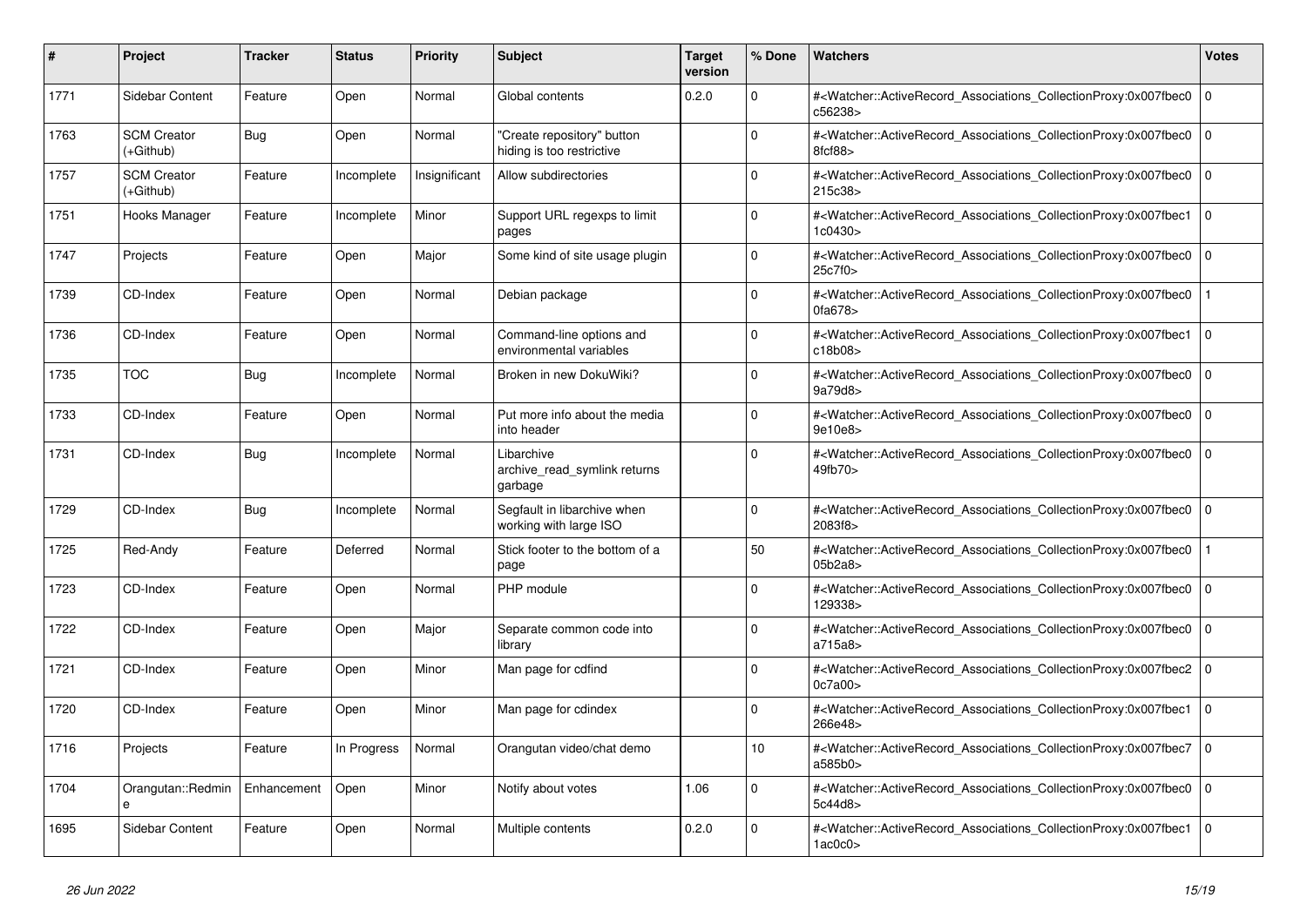| #    | Project                | Tracker     | <b>Status</b> | <b>Priority</b> | <b>Subject</b>                                                        | <b>Target</b><br>version | % Done       | Watchers                                                                                                                                                                    | <b>Votes</b>   |
|------|------------------------|-------------|---------------|-----------------|-----------------------------------------------------------------------|--------------------------|--------------|-----------------------------------------------------------------------------------------------------------------------------------------------------------------------------|----------------|
| 1687 | Meta                   | Feature     | Open          | Normal          | Global Meta tags, Meta tags per<br>project and per page               |                          | $\mathbf 0$  | # <watcher::activerecord_associations_collectionproxy:0x007fbec0<br>b3c500&gt;</watcher::activerecord_associations_collectionproxy:0x007fbec0<br>                           | $\mathbf 0$    |
| 1682 | Orangutan              | Improvement | Open          | Normal          | Take into account if time<br>tracking module is enabled               | 1.06                     | $\Omega$     | # <watcher::activerecord_associations_collectionproxy:0x007fbec1<br>b204d0&gt;</watcher::activerecord_associations_collectionproxy:0x007fbec1<br>                           | $\Omega$       |
| 1680 | Orangutan::Redmin<br>e | Bug         | Open          | Normal          | <b>Cancelling Comment context</b>                                     |                          | $\Omega$     | # <watcher::activerecord_associations_collectionproxy:0x007fbec0<br><math>0</math>bd4f8<math>&gt;</math></watcher::activerecord_associations_collectionproxy:0x007fbec0<br> | $\mathbf 0$    |
| 1678 | Orangutan::Redmin<br>e | Improvement | Open          | Normal          | Suggest changing issue when<br>default issue is closed                | 1.07                     | $\mathbf 0$  | # <watcher::activerecord_associations_collectionproxy:0x007fbec0<br>b18b10</watcher::activerecord_associations_collectionproxy:0x007fbec0<br>                               | l 0            |
| 1638 | Orangutan              | Feature     | Open          | Major           | Orangutan bug reporting                                               |                          | $\Omega$     | # <watcher::activerecord_associations_collectionproxy:0x007fbec0<br>22c2a8&gt;</watcher::activerecord_associations_collectionproxy:0x007fbec0<br>                           | l 0            |
| 1624 | Orangutan              | Enhancement | Open          | Normal          | ChiliProject support                                                  |                          | $\Omega$     | # <watcher::activerecord_associations_collectionproxy:0x007fbec1<br>c1e3f0</watcher::activerecord_associations_collectionproxy:0x007fbec1<br>                               | l 0            |
| 1622 | Orangutan::Redmin      | Improvement | Incomplete    | Normal          | Support rest_hours column                                             |                          | $\mathbf 0$  | # <watcher::activerecord_associations_collectionproxy:0x007fbec1<br>e977a8&gt;</watcher::activerecord_associations_collectionproxy:0x007fbec1<br>                           | l 0            |
| 1620 | Orangutan              | Improvement | Open          | Normal          | Fix foreign handlers API                                              | 2.00                     | $\mathbf 0$  | # <watcher::activerecord_associations_collectionproxy:0x007fbec0<br>6eb398&gt;</watcher::activerecord_associations_collectionproxy:0x007fbec0<br>                           | $\overline{0}$ |
| 1619 | Orangutan              | Feature     | Open          | Minor           | Avatar                                                                |                          | $\mathbf 0$  | # <watcher::activerecord_associations_collectionproxy:0x007fbec0<br>1ed080&gt;</watcher::activerecord_associations_collectionproxy:0x007fbec0<br>                           | $\overline{c}$ |
| 1618 | Orangutan              | Enhancement | Open          | Minor           | Support subrequests in single<br>request message                      | 2.00                     | $\mathbf 0$  | # <watcher::activerecord_associations_collectionproxy:0x007fbec2<br>0be428&gt;</watcher::activerecord_associations_collectionproxy:0x007fbec2<br>                           |                |
| 1616 | Orangutan::Redmin<br>e | Enhancement | Open          | Normal          | Redmine notification for<br>changes made in Orangutan                 | 1.08                     | $\Omega$     | # <watcher::activerecord_associations_collectionproxy:0x007fbec1<br>11df50&gt;</watcher::activerecord_associations_collectionproxy:0x007fbec1<br>                           |                |
| 1615 | Orangutan::Redmin<br>e | Improvement | Open          | Minor           | Notify assignee when new<br>watcher is added                          | 1.06                     | $\mathbf 0$  | # <watcher::activerecord_associations_collectionproxy:0x007fbec1<br>b6c6a0</watcher::activerecord_associations_collectionproxy:0x007fbec1<br>                               |                |
| 1614 | Orangutan              | Feature     | Open          | Minor           | <b>AIML</b>                                                           |                          | $\Omega$     | # <watcher::activerecord_associations_collectionproxy:0x007fbec0<br>6dec88&gt;</watcher::activerecord_associations_collectionproxy:0x007fbec0<br>                           | $\Omega$       |
| 1613 | Orangutan::Redmin      | Bug         | Open          | Normal          | Guarantee that a notification will   1.08<br>come to end user         |                          | $\mathbf 0$  | # <watcher::activerecord_associations_collectionproxy:0x007fbec1<br>030638&gt;</watcher::activerecord_associations_collectionproxy:0x007fbec1<br>                           |                |
| 1609 | Orangutan::Redmin<br>e | Improvement | Open          | Normal          | Use text similarity score when<br>suggesting renaming or<br>replacing | 1.07                     | $\mathbf 0$  | # <watcher::activerecord_associations_collectionproxy:0x007fbec7<br>315c08&gt;</watcher::activerecord_associations_collectionproxy:0x007fbec7<br>                           | $\overline{0}$ |
| 1604 | Orangutan::Redmin<br>e | Improvement | Open          | Normal          | Notify also about other<br>important events on subscribed<br>projects | 1.06                     | $\Omega$     | # <watcher::activerecord_associations_collectionproxy:0x007fbec6f 0<br="">640a0&gt;</watcher::activerecord_associations_collectionproxy:0x007fbec6f>                        |                |
| 1603 | Orangutan              | Feature     | Open          | Minor           | MegaHAL                                                               |                          | 0            | # <watcher::activerecord associations="" collectionproxy:0x007fbec6<br="">becbe8&gt;</watcher::activerecord>                                                                |                |
| 1602 | Orangutan::Redmin<br>e | Improvement | Open          | Major           | Textile support                                                       | 1.07                     | $\mathsf{O}$ | # <watcher::activerecord 0<br="" associations="" collectionproxy:0x007fbec6f="">e8508&gt;</watcher::activerecord>                                                           |                |
| 1601 | Orangutan              | Enhancement | Incomplete    | Normal          | Configuring contexts weights                                          | 2.00                     | $\mathsf 0$  | # <watcher::activerecord 0<br="" associations="" collectionproxy:0x007fbec6="">966f68&gt;</watcher::activerecord>                                                           |                |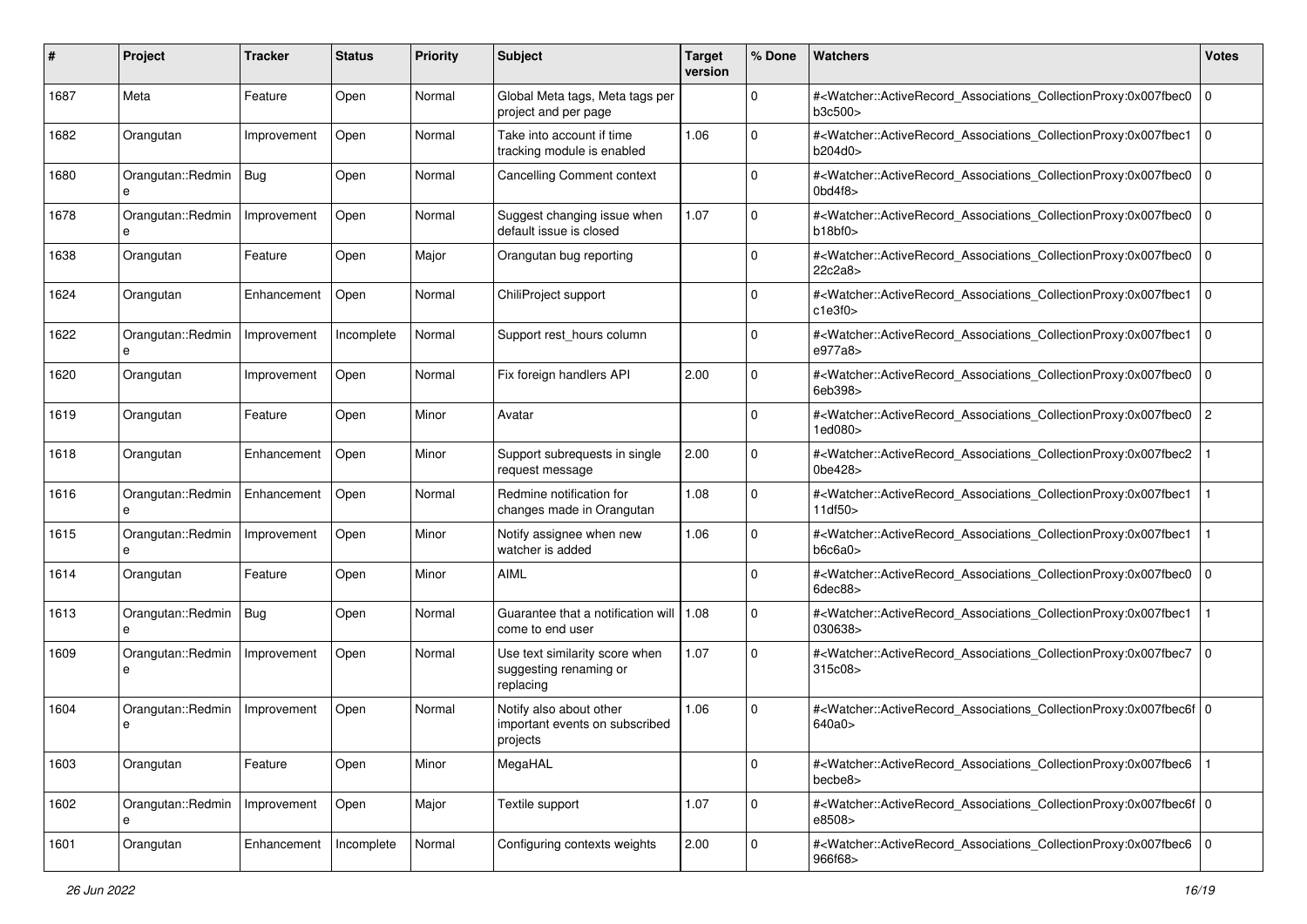| #    | Project                           | <b>Tracker</b> | <b>Status</b> | <b>Priority</b> | <b>Subject</b>                                                      | <b>Target</b><br>version | % Done      | <b>Watchers</b>                                                                                                                                      | <b>Votes</b>   |
|------|-----------------------------------|----------------|---------------|-----------------|---------------------------------------------------------------------|--------------------------|-------------|------------------------------------------------------------------------------------------------------------------------------------------------------|----------------|
| 1600 | Orangutan                         | Enhancement    | Open          | Minor           | Change configuration file format 2.00                               |                          | $\Omega$    | # <watcher::activerecord_associations_collectionproxy:0x007fbec7<br>2efc88</watcher::activerecord_associations_collectionproxy:0x007fbec7<br>        | $\overline{0}$ |
| 1597 | Orangutan::Redmin<br>e            | Improvement    | Open          | Normal          | Support Redmine 1.1.0 "No<br>events"                                | 1.08                     | $\Omega$    | # <watcher::activerecord associations="" collectionproxy:0x007fbec7<br="">218c10&gt;</watcher::activerecord>                                         | $\overline{0}$ |
| 1596 | Orangutan::Redmin<br>e            | Enhancement    | Open          | Minor           | PostgreSQL                                                          | 1.08                     | $\mathbf 0$ | # <watcher::activerecord associations="" collectionproxy:0x007fbec7<br="">100cb0&gt;</watcher::activerecord>                                         | $\overline{0}$ |
| 1586 | Orangutan                         | Improvement    | Open          | Normal          | Installation command line helper                                    | 1.08                     | $\Omega$    | # <watcher::activerecord_associations_collectionproxy:0x007fbec6 0<br="">ef94f8</watcher::activerecord_associations_collectionproxy:0x007fbec6>      |                |
| 1577 | Orangutan                         | Feature        | Open          | Minor           | Roster suggestions                                                  |                          | $\Omega$    | # <watcher::activerecord_associations_collectionproxy:0x007fbec6 0<br="">bcfb0</watcher::activerecord_associations_collectionproxy:0x007fbec6>       |                |
| 1562 | Orangutan                         | Enhancement    | Open          | Normal          | Localisation                                                        | 2.00                     | $\Omega$    | # <watcher::activerecord_associations_collectionproxy:0x007fbec6 0<br=""  ="">ae3dc8</watcher::activerecord_associations_collectionproxy:0x007fbec6> |                |
| 1466 | Orangutan::Redmin<br>e            | Improvement    | Open          | Normal          | Hyperlinks in notifications                                         |                          | $\mathbf 0$ | # <watcher::activerecord_associations_collectionproxy:0x007fbec6 0<br="">99fd18&gt;</watcher::activerecord_associations_collectionproxy:0x007fbec6>  |                |
| 1465 | Orangutan                         | Enhancement    | Open          | Minor           | Pagination                                                          |                          | $\Omega$    | # <watcher::activerecord associations="" collectionproxy:0x007fbec6<br="">8734a8&gt;</watcher::activerecord>                                         | l 0            |
| 1464 | Orangutan                         | Feature        | Open          | Minor           | Ability to see Orangutan logs for<br>a user                         |                          | $\Omega$    | # <watcher::activerecord associations="" collectionproxy:0x007fbec6<br="">7763c0&gt;</watcher::activerecord>                                         |                |
| 1352 | Orangutan::Redmin                 | Feature        | Open          | Minor           | Start date changing                                                 | 1.07                     | $\Omega$    | # <watcher::activerecord_associations_collectionproxy:0x007fbec6<br>4d81e0&gt;</watcher::activerecord_associations_collectionproxy:0x007fbec6<br>    | $\overline{0}$ |
| 1337 | Orangutan::Redmin<br>$\mathbf{a}$ | Feature        | Incomplete    | Minor           | Automatic time tracking                                             |                          | $\Omega$    | # <watcher::activerecord_associations_collectionproxy:0x007fbec6 0<br="">14ddb8&gt;</watcher::activerecord_associations_collectionproxy:0x007fbec6>  |                |
| 1298 | Orangutan                         | Improvement    | Open          | Normal          | Context help for some<br>Orangutan messages                         |                          | $\Omega$    | # <watcher::activerecord associations="" collectionproxy:0x007fbec5<br="">de2f20</watcher::activerecord>                                             | $\overline{0}$ |
| 1159 | Orangutan::Redmin<br>e            | Improvement    | Open          | Minor           | Support using numbers for<br>project list                           |                          | $\Omega$    | # <watcher::activerecord associations="" collectionproxy:0x007fbec5<br="">a15c58&gt;</watcher::activerecord>                                         | l 0            |
| 1107 | Orangutan::Redmin<br>e            | Improvement    | Open          | Minor           | Change default<br>project/issue/activity if no task is<br>available |                          | $\Omega$    | # <watcher::activerecord associations="" collectionproxy:0x007fbec5<br="">7339b8&gt;</watcher::activerecord>                                         | $\Omega$       |
| 1104 | Orangutan::Redmin                 | Feature        | Incomplete    | Minor           | Automatic overtime tracking                                         |                          | $\Omega$    | # <watcher::activerecord_associations_collectionproxy:0x007fbec5<br>52e230&gt;</watcher::activerecord_associations_collectionproxy:0x007fbec5<br>    | l o            |
| 1089 | Orangutan                         | Improvement    | Open          | Minor           | Migrate to contexts<br>dependencies/relations from<br>weights       | 2.00                     | $\Omega$    | # <watcher::activerecord_associations_collectionproxy:0x007fbec5<br>378788&gt;</watcher::activerecord_associations_collectionproxy:0x007fbec5<br>    | $\Omega$       |
| 1083 | Orangutan::Redmin<br>e            | Feature        | Open          | Minor           | Help context(s) for Redmine text   $1.08$<br>formatting syntax      |                          | $\Omega$    | # <watcher::activerecord 0<br="" associations="" collectionproxy:0x007fbec5=""  ="">Ocb5f8&gt;</watcher::activerecord>                               |                |
| 1076 | Orangutan::Redmin<br>e            | Feature        | Open          | Minor           | Due date setting context                                            | 1.07                     | $\Omega$    | # <watcher::activerecord associations="" collectionproxy:0x007fbec4<br="">e32328&gt;</watcher::activerecord>                                         | $\Omega$       |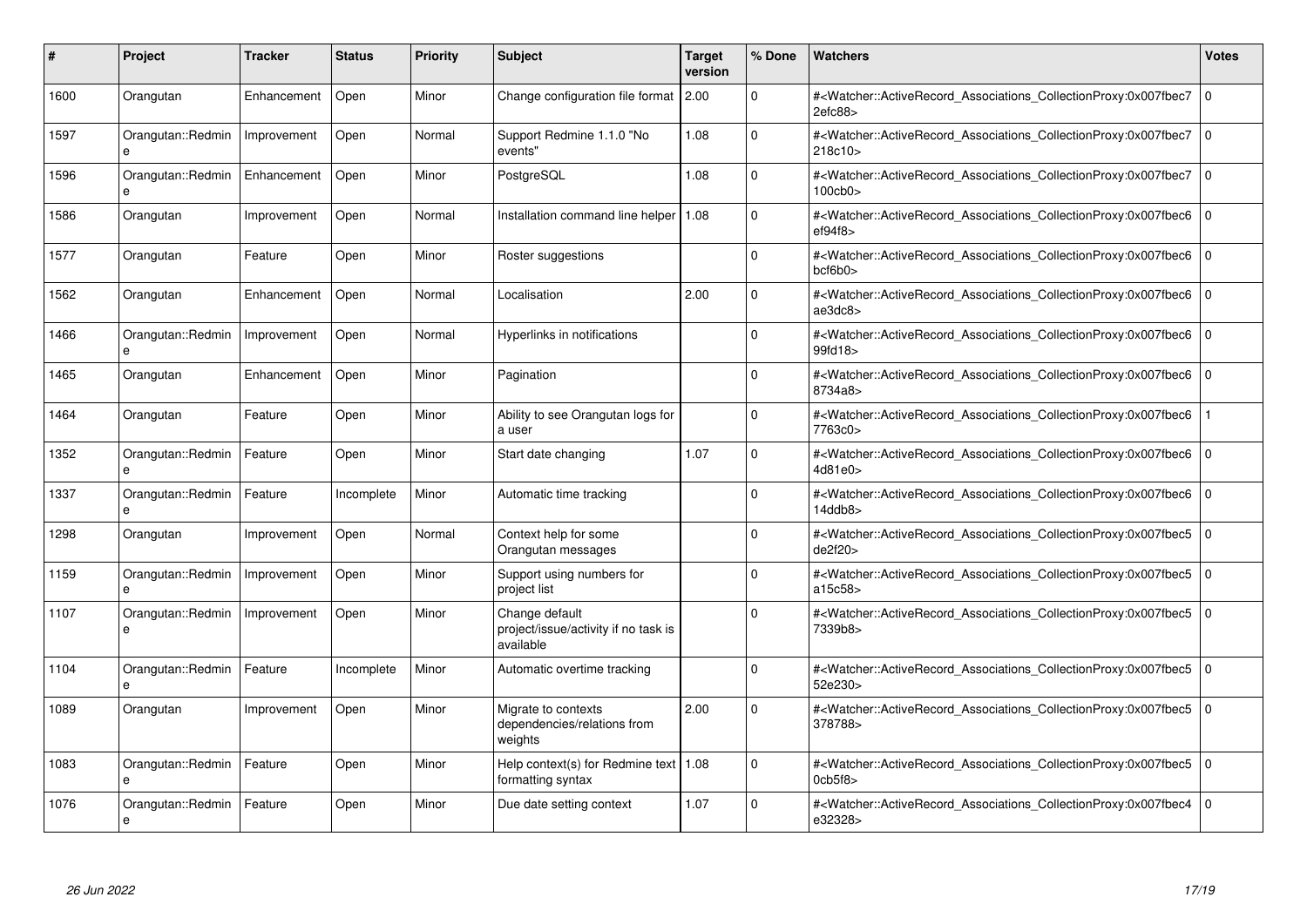| #    | Project                | <b>Tracker</b> | <b>Status</b> | <b>Priority</b> | Subject                                                                            | <b>Target</b><br>version | % Done       | Watchers                                                                                                                                                     | <b>Votes</b> |
|------|------------------------|----------------|---------------|-----------------|------------------------------------------------------------------------------------|--------------------------|--------------|--------------------------------------------------------------------------------------------------------------------------------------------------------------|--------------|
| 1075 | Orangutan              | Enhancement    | In Progress   | Minor           | Separate Orangutan core<br>(reusable bot code) from<br>Redmine code                | 2.00                     | 0            | # <watcher::activerecord_associations_collectionproxy:0x00557da9 0<br="">1b7408&gt;</watcher::activerecord_associations_collectionproxy:0x00557da9>          |              |
| 1051 | Orangutan::Redmin<br>e | Improvement    | Open          | Minor           | Allow applying only some tasks<br>by number from suggested list                    | 1.08                     | $\mathbf 0$  | # <watcher::activerecord_associations_collectionproxy:0x00557da8 0<br="">f393c0&gt;</watcher::activerecord_associations_collectionproxy:0x00557da8>          |              |
| 1040 | Orangutan::Redmin<br>e | Enhancement    | Open          | Normal          | Support all Redmine notification<br>types                                          | 1.06                     | $\Omega$     | # <watcher::activerecord_associations_collectionproxy:0x00557da8 0<br="">d89048&gt;</watcher::activerecord_associations_collectionproxy:0x00557da8>          |              |
| 1038 | Orangutan::Redmin<br>e | Improvement    | Open          | Minor           | More flexible syntax for adding<br>past tasks/entries                              |                          | $\Omega$     | # <watcher::activerecord_associations_collectionproxy:0x00557da8 0<br="">caa5c8</watcher::activerecord_associations_collectionproxy:0x00557da8>              |              |
| 1029 | Orangutan::Redmin<br>e | Improvement    | Open          | Minor           | Respect user's Redmine<br>notifications settings                                   | 1.06                     | 0            | # <watcher::activerecord_associations_collectionproxy:0x00557da5 0<br="">cad<math>500</math></watcher::activerecord_associations_collectionproxy:0x00557da5> |              |
| 1028 | Orangutan              | Feature        | Incomplete    | Minor           | Recognizing English text<br>accidentally entered with<br>different keyboard layout |                          | $\Omega$     | # <watcher::activerecord_associations_collectionproxy:0x00557da5 1<br=""  ="">b91108&gt;</watcher::activerecord_associations_collectionproxy:0x00557da5>     |              |
| 1022 | Orangutan::Redmin<br>e | Feature        | Incomplete    | Minor           | Changing issue status<br>depending on user presence                                |                          | $\Omega$     | # <watcher::activerecord_associations_collectionproxy:0x00557da5 0<br="">a240b8&gt;</watcher::activerecord_associations_collectionproxy:0x00557da5>          |              |
| 994  | Orangutan              | Enhancement    | Open          | Minor           | Topics or response modes                                                           | 2.00                     | 0            | # <watcher::activerecord_associations_collectionproxy:0x00557da6 0<br="">492c70&gt;</watcher::activerecord_associations_collectionproxy:0x00557da6>          |              |
| 984  | Orangutan              | Feature        | Open          | Minor           | Survey context                                                                     |                          | $\Omega$     | # <watcher::activerecord_associations_collectionproxy:0x00557da6 0<br=""  ="">263c88&gt;</watcher::activerecord_associations_collectionproxy:0x00557da6>     |              |
| 974  | Orangutan              | Enhancement    | Open          | Minor           | Rich text/formatting support                                                       | 2.00                     | $\mathbf 0$  | # <watcher::activerecord_associations_collectionproxy:0x00557da6 3<br="">0e1928&gt;</watcher::activerecord_associations_collectionproxy:0x00557da6>          |              |
| 973  | Orangutan::Redmin<br>e | Improvement    | Open          | Minor           | Issue description change<br>notification                                           | 1.08                     | $\Omega$     | # <watcher::activerecord_associations_collectionproxy:0x00557da5 0<br="">c986a0</watcher::activerecord_associations_collectionproxy:0x00557da5>              |              |
| 971  | Orangutan::Redmin<br>e | Improvement    | Incomplete    | Minor           | Confirm before taking text as a<br>task/entry description                          |                          | $\Omega$     | # <watcher::activerecord_associations_collectionproxy:0x00557da5 1<br=""  ="">939b58&gt;</watcher::activerecord_associations_collectionproxy:0x00557da5>     |              |
| 969  | Orangutan::Redmin<br>e | Feature        | Open          | Minor           | Editing comments                                                                   | 1.08                     | 0            | # <watcher::activerecord_associations_collectionproxy:0x00557da5 2<br=""  ="">657368&gt;</watcher::activerecord_associations_collectionproxy:0x00557da5>     |              |
| 941  | Orangutan              | Feature        | Open          | Minor           | Support Google calendar                                                            |                          | 0            | # <watcher::activerecord_associations_collectionproxy:0x00557da5 0<br="">2a93d8</watcher::activerecord_associations_collectionproxy:0x00557da5>              |              |
| 936  | Orangutan              | Improvement    | In Progress   | Normal          | Documentation                                                                      |                          | 30           | # <watcher::activerecord_associations_collectionproxy:0x00557da4 0<br="">fa80a8</watcher::activerecord_associations_collectionproxy:0x00557da4>              |              |
| 935  | Orangutan              | Feature        | Open          | Minor           | Invalid keyboard layout<br>translator                                              |                          | 0            | # <watcher::activerecord_associations_collectionproxy:0x00557da3 0<br="">3ff0e0</watcher::activerecord_associations_collectionproxy:0x00557da3>              |              |
| 918  | Orangutan              | Improvement    | Open          | Normal          | Profiler/optimization                                                              | 1.07                     | $\mathbf 0$  | # <watcher::activerecord 0<br="" associations="" collectionproxy:0x007fbec1="">683b48&gt;</watcher::activerecord>                                            |              |
| 910  | Orangutan              | Enhancement    | Open          | Minor           | Subjects or make Orangutan<br>remember issue id, project etc                       | 2.00                     | $\mathbf{0}$ | # <watcher::activerecord_associations_collectionproxy:0x007fbec0 0<br="">2f6e68&gt;</watcher::activerecord_associations_collectionproxy:0x007fbec0>          |              |
| 895  | Orangutan::Redmin      | Feature        | Open          | Normal          | Changing custom fields and<br>other issue properties                               | 1.07                     | $\mathbf 0$  | # <watcher::activerecord_associations_collectionproxy:0x007fbec0<br>260058&gt;</watcher::activerecord_associations_collectionproxy:0x007fbec0<br>            |              |